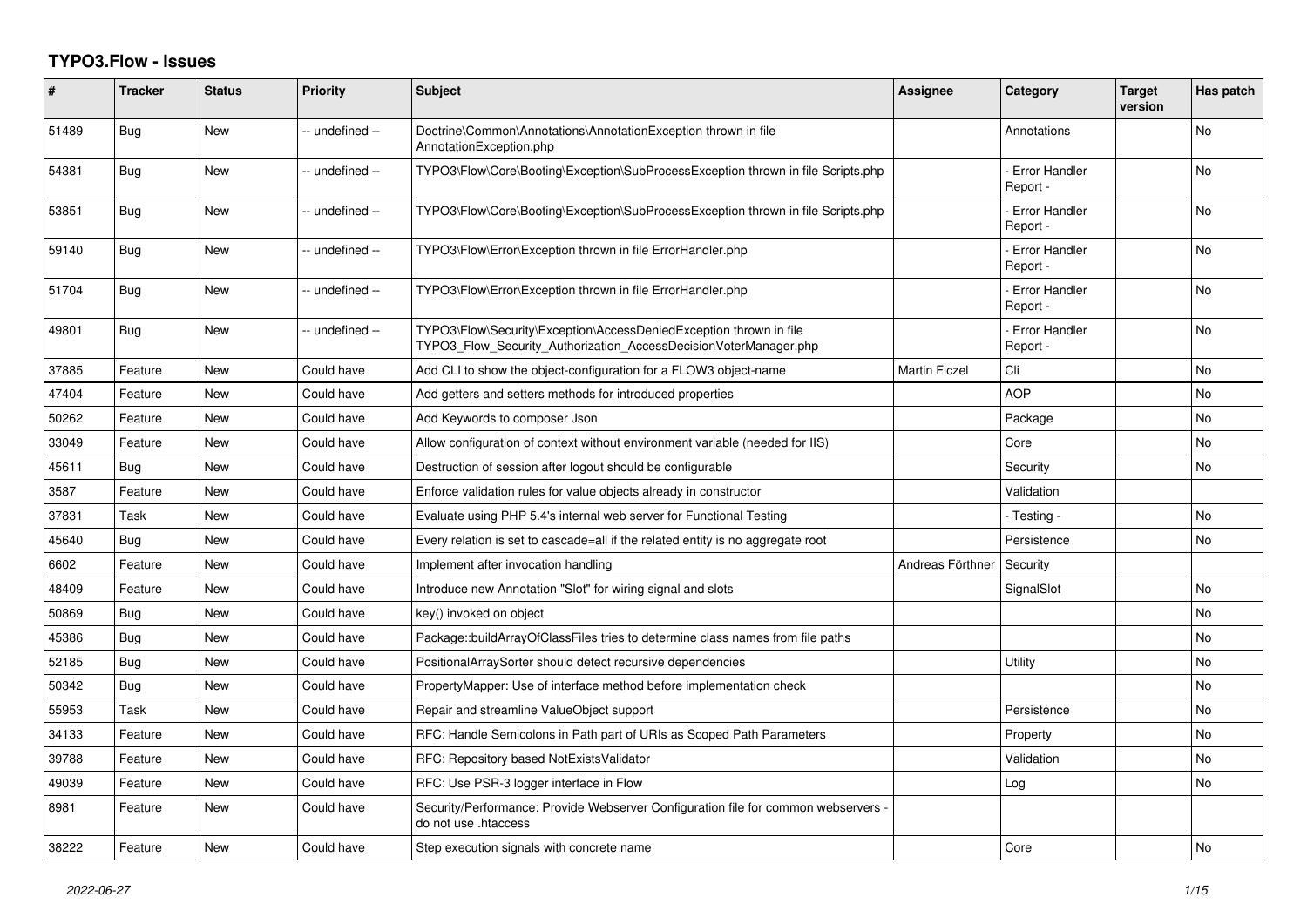| $\pmb{\#}$ | Tracker          | <b>Status</b> | Priority    | <b>Subject</b>                                                                                     | <b>Assignee</b>      | Category                         | <b>Target</b><br>version | Has patch |
|------------|------------------|---------------|-------------|----------------------------------------------------------------------------------------------------|----------------------|----------------------------------|--------------------------|-----------|
| 55719      | Feature          | <b>New</b>    | Could have  | Support additional Resource Folders                                                                |                      |                                  |                          | No        |
| 46050      | Feature          | New           | Could have  | To decouple log file writing at Logger->logException                                               |                      | Log                              |                          | No        |
| 52005      | Bug              | New           | Could have  | TYPO3\Flow\Error\Exception thrown in file ErrorHandler.php                                         |                      | <b>Error Handler</b><br>Report - |                          | No        |
| 54181      | Bug              | <b>New</b>    | Could have  | Use date_default_timezone_get() instead of ini_get('date.timezone')                                |                      | Core                             |                          | Yes       |
| 35388      | Feature          | New           | Could have  | Use the current package as default for translations within controllers                             |                      | 118n                             |                          | <b>No</b> |
| 64842      | Feature          | New           | Could have  | Validation of Property should also happen before Property Mapping.                                 |                      |                                  |                          | No        |
| 50901      | Feature          | <b>New</b>    | Should have | @IgnoreValidation also for class fields                                                            |                      | Validation                       |                          | No        |
| 39088      | Feature          | New           | Should have | Add a sgnalslot before compilation                                                                 |                      | Core                             |                          | No        |
| 62740      | Bug              | New           | Should have | Add check on literal in TypeHandlingUtility::isCollectionType                                      |                      | Utility                          |                          | No        |
| 43841      | Feature          | New           | Should have | Add package support to validation errors                                                           |                      |                                  |                          | No        |
| 890        | Feature          | <b>New</b>    | Should have | Add priority for advice chains                                                                     | Robert Lemke         | <b>AOP</b>                       |                          |           |
| 36955      | Feature          | New           | Should have | Add type filter to var_dump()                                                                      |                      | Error                            |                          | No        |
| 46216      | Feature          | New           | Should have | Add wincache cache backend                                                                         |                      | Cache                            |                          | <b>No</b> |
| 46816      | Feature          | New           | Should have | Add xcache cache backend                                                                           |                      | Cache                            |                          | No        |
| 58579      | Feature          | New           | Should have | Adding own environment constants to Flow                                                           |                      |                                  | 2.x                      | No        |
| 51459      | Feature          | <b>New</b>    | Should have | Allow catching of particular exceptions on property mapping                                        |                      | <b>MVC</b>                       |                          | No        |
| 57763      | Feature          | New           | Should have | Allow controller / package / action as params in<br>\TYPO3\Fluid\ViewHelpers\Form\ButtonViewHelper |                      |                                  |                          | No        |
| 28231      | Feature          | New           | Should have | Allow output to STDERR for CLI Response                                                            |                      | <b>MVC</b>                       |                          |           |
| 49050      | Feature          | New           | Should have | Allow Subqueries in QueryInterface                                                                 |                      | Persistence                      |                          | No        |
| 55954      | Bug              | New           | Should have | Associations to ValueObjects should not be cascade all'd                                           |                      |                                  |                          | No        |
| 36508      | Bug              | New           | Should have | AuthenticationProvider Request Patterns                                                            |                      | Security                         |                          | No        |
| 33587      | Feature          | New           | Should have | Automatically remove unused Resources                                                              |                      | Resource                         |                          | No        |
| 55199      | Feature          | <b>New</b>    | Should have | Avoid Buffering of Shell output                                                                    |                      | Cli                              |                          | No        |
| 53189      | Bug              | New           | Should have | Blog tutorial no longer works                                                                      | <b>Philipp Maier</b> |                                  |                          | No        |
| 59023      | <b>Bug</b>       | New           | Should have | BooleanConverter should not convert empty values to boolean                                        |                      | Property                         |                          | No        |
| 54446      | <sub>I</sub> Bug | New           | Should have | Cache filebackend 'include_once'                                                                   |                      | Cache                            |                          | No        |
| 58744      | <b>Bug</b>       | New           | Should have | Can not split configuration in settings.yaml                                                       |                      |                                  |                          | No        |
| 52430      | Bug              | New           | Should have | Cannot convert from UUID to auto-increment ID                                                      |                      |                                  |                          | No        |
| 8463       | Feature          | New           | Should have | Check security policy for objects reconstituted in the session scope                               |                      | Security                         |                          |           |
| 8462       | Feature          | New           | Should have | Check subobjects in query rewriting                                                                |                      | Security                         |                          |           |
| 52909      | Bug              | New           | Should have | Class Loader fallback to non-proxy hides fatal errors                                              |                      | Core                             |                          | No        |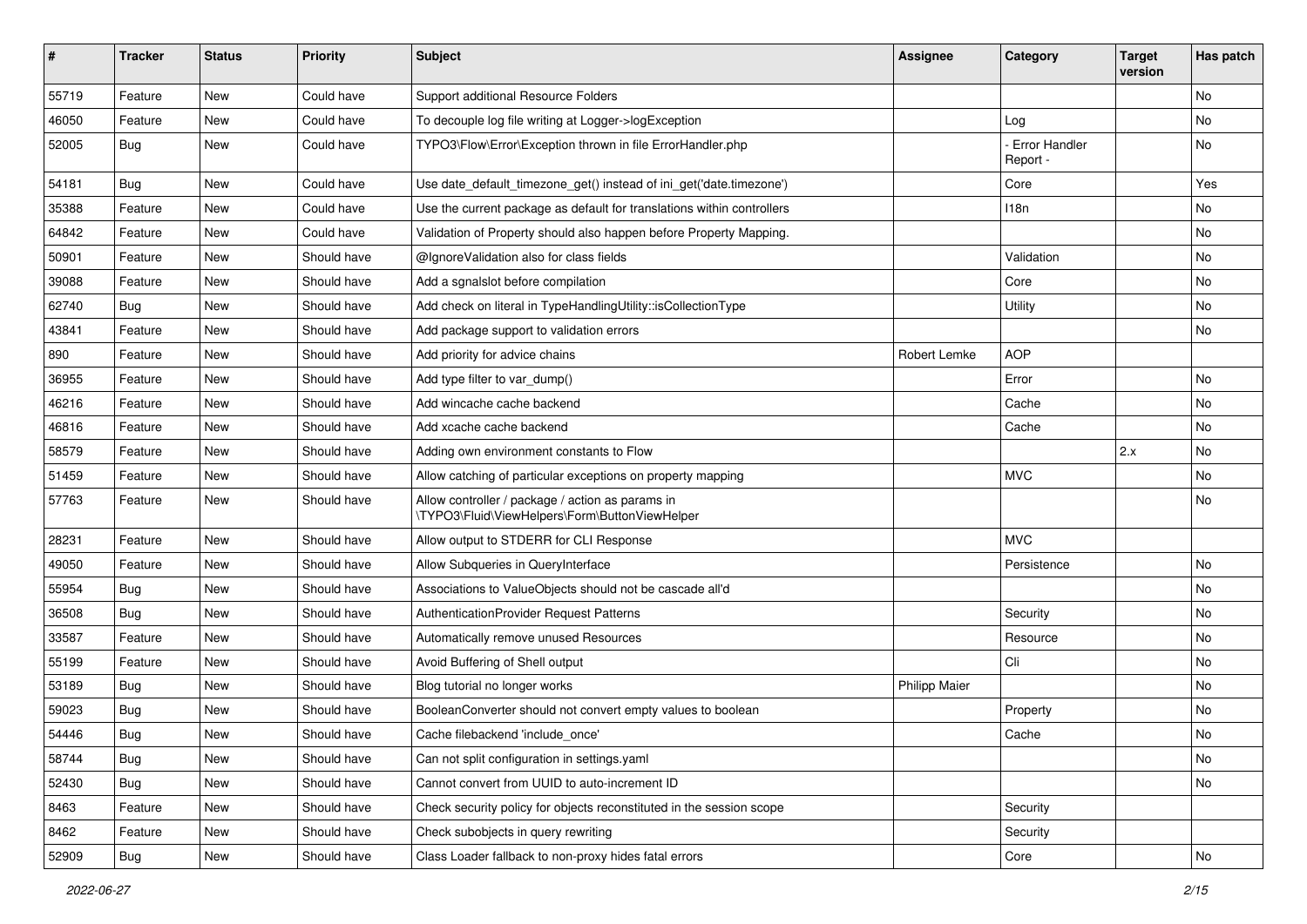| ∦     | <b>Tracker</b> | <b>Status</b> | <b>Priority</b> | Subject                                                                                        | <b>Assignee</b>         | Category                  | <b>Target</b><br>version | Has patch |
|-------|----------------|---------------|-----------------|------------------------------------------------------------------------------------------------|-------------------------|---------------------------|--------------------------|-----------|
| 53533 | Bug            | New           | Should have     | Class reflection assumes reverse PSR-0, can lead to fail in autoloader                         |                         | Reflection                |                          | No        |
| 30428 | Feature        | <b>New</b>    | Should have     | Cloning of request arguments                                                                   |                         | <b>MVC</b>                |                          |           |
| 46910 | Feature        | New           | Should have     | Composer integration - PackageStates.php                                                       |                         |                           |                          | <b>No</b> |
| 57437 | Bug            | <b>New</b>    | Should have     | Composer package replacement is not supported                                                  |                         | Package                   |                          | <b>No</b> |
| 33710 | Feature        | New           | Should have     | Configuration based on Domain                                                                  |                         |                           |                          | No        |
| 53224 | Bug            | <b>New</b>    | Should have     | Constructor in subclass breaks call chain leading to missing identifier / uuid                 |                         | Object                    |                          | <b>No</b> |
| 56573 | <b>Bug</b>     | New           | Should have     | Converting by Flow\Identity                                                                    |                         | Persistence               |                          | No        |
| 65684 | <b>Bug</b>     | New           | Should have     | Could not acquire lock for ClassLoader cache creation                                          | Sebastian Heuer         |                           |                          | <b>No</b> |
| 46066 | Bug            | New           | Should have     | Currency formatter uses wrong format for ISO 4217 currency codes                               |                         | 118n                      |                          | No        |
| 51286 | Task           | New           | Should have     | Custom error views should introduce a controller context somehow                               |                         |                           |                          | No        |
| 51312 | <b>Bug</b>     | New           | Should have     | Default php error handler generates warning (when loading<br>TYPO3\Flow\Error\Exception class) |                         | Core                      | 2.0                      | No        |
| 48430 | Bug            | New           | Should have     | Default validator-messages are not correctly formatted                                         |                         |                           |                          | <b>No</b> |
| 44244 | Bug            | <b>New</b>    | Should have     | defaultOrderings aren't applied on related objects                                             |                         | Persistence               |                          | <b>No</b> |
| 29425 | <b>Bug</b>     | New           | Should have     | Deletion of a blog post with resources fails with FK constraint error                          |                         | Persistence               |                          |           |
| 5442  | Feature        | New           | Should have     | Destroy session / logout user on deleting an account                                           | Andreas Förthner        | Security                  |                          |           |
| 55831 | Feature        | <b>New</b>    | Should have     | Different scenarios for session settings                                                       |                         |                           |                          | <b>No</b> |
| 54146 | <b>Bug</b>     | New           | Should have     | Different sorting of arguments in ACL Patterns doesnt work                                     | Christian Müller        | Security                  |                          | No        |
| 58408 | Task           | New           | Should have     | Disable manualy persisting                                                                     |                         |                           |                          | <b>No</b> |
| 51188 | Bug            | New           | Should have     | Doctrine does not respect AOP-injected properties                                              |                         | Persistence               |                          | No        |
| 42465 | Task           | <b>New</b>    | Should have     | Document i18n settings                                                                         |                         | Documentation -           | 2.0.1                    | No        |
| 44148 | Bug            | New           | Should have     | Documentation for executeCommand() needs clarification                                         |                         |                           | 2.0.1                    | No        |
| 53177 | Feature        | New           | Should have     | entity resource policy value support for `this`                                                |                         | Security                  |                          | No        |
| 43967 | <b>Bug</b>     | New           | Should have     | Error in evaluating orphanRemoval in Flow Annotation driver                                    |                         | Persistence               |                          | No        |
| 48873 | <b>Bug</b>     | <b>New</b>    | Should have     | Error when calling resourceManager->deleteResource on unpublished Resource                     |                         | Error Handler<br>Report - |                          | <b>No</b> |
| 52945 | <b>Bug</b>     | <b>New</b>    | Should have     | Excluded classes should only be excluded from reflection but still autoloaded                  |                         |                           |                          | No        |
| 53262 | Bug            | New           | Should have     | FileBakend have some race condition                                                            | Dominique Feyer   Cache |                           |                          | Yes       |
| 36510 | Feature        | New           | Should have     | Firewall Redirect?                                                                             |                         |                           |                          | No        |
| 47487 | Bug            | New           | Should have     | Functional test classes in package without classes are not compiled                            |                         | Core                      | 2.0.1                    | No        |
| 31002 | <b>Bug</b>     | New           | Should have     | Generated sleep method handles static properties as members.                                   |                         | Reflection                |                          |           |
| 46010 | Bug            | New           | Should have     | Generating a DiscriminatorMap with base class in different namespace does not work             |                         | Persistence               |                          | No        |
| 47429 | Bug            | New           | Should have     | Global policy files no longer allowed                                                          |                         | Security                  |                          | No        |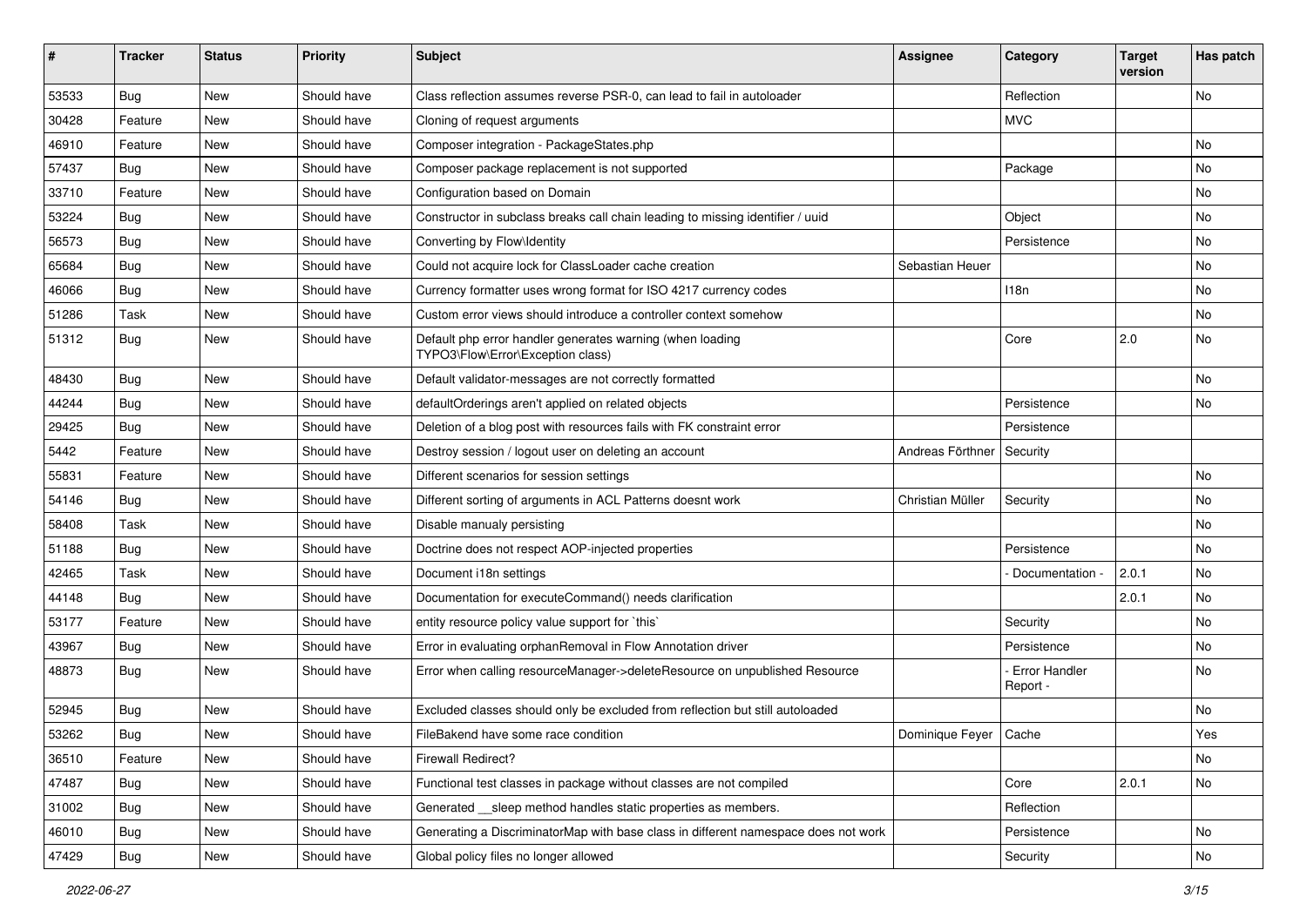| #     | Tracker          | <b>Status</b> | <b>Priority</b> | <b>Subject</b>                                                                                        | <b>Assignee</b>         | Category    | <b>Target</b><br>version | Has patch |
|-------|------------------|---------------|-----------------|-------------------------------------------------------------------------------------------------------|-------------------------|-------------|--------------------------|-----------|
| 56602 | Major<br>Feature | New           | Should have     | Handling Of Multi Identity Entities                                                                   |                         | Persistence |                          | No.       |
| 58184 | Major<br>Feature | New           | Should have     | HTTP request argument building for different use cases                                                |                         | Http        |                          | No        |
| 36495 | <b>Bug</b>       | New           | Should have     | HTTP Response is sent before persistence preventing Exceptions to be displayed on<br>redirect         |                         | Persistence |                          | No        |
| 28136 | Feature          | New           | Should have     | HTTP Semantics for Transactions and more                                                              |                         | Persistence |                          | No        |
| 51763 | Bug              | New           | Should have     | HttpRequest always returns content of the current request                                             |                         | Http        |                          | No        |
| 59084 | <b>Bug</b>       | New           | Should have     | if 403 Exception show reason                                                                          |                         |             |                          | No        |
| 3621  | Feature          | New           | Should have     | Implement dynamic firewall filter registration                                                        | Andreas Förthner        | Security    |                          |           |
| 6178  | Feature          | New           | Should have     | Implement FileType and FileSize validators                                                            |                         | Validation  |                          |           |
| 35709 | Task             | <b>New</b>    | Should have     | Implement global Command aliases                                                                      |                         | Cli         |                          | No        |
| 32985 | Feature          | New           | Should have     | Implement Processing Rules when merging numerically-indexed arrays                                    |                         | Utility     |                          | No        |
| 3585  | Major<br>Feature | New           | Should have     | Implement support for value objects                                                                   |                         |             |                          | No        |
| 3619  | Feature          | New           | Should have     | Implement System Policy Support/System Security                                                       | Andreas Förthner        | Security    |                          |           |
| 46063 | Feature          | New           | Should have     | Implement username password provider with "remember me" persistent cookie                             | Christopher<br>Hlubek   | Security    |                          | No        |
| 47950 | Bug              | New           | Should have     | import of remote resources                                                                            |                         | Resource    | 2.0.1                    | No        |
| 50382 | Task             | New           | Should have     | Impossible to use arguments in CLI that are added by overriding<br>initializeCommandMethodArguments() |                         | Command     |                          | No        |
| 41832 | Task             | New           | Should have     | Improve error handling for incompatible packages                                                      | Christian Jul<br>Jensen | Package     |                          | No.       |
| 46009 | Task             | <b>New</b>    | Should have     | Improve error message for missing class in Flow annotation driver                                     |                         | Persistence |                          | No        |
| 35970 | Task             | New           | Should have     | Improve performance of Utility/Arrays::integerExplode by using array_map                              |                         |             |                          | No        |
| 51811 | Bug              | New           | Should have     | Improve session handle when the authenticated account is removed from persitance                      | Dominique Feyer         |             |                          | Yes       |
| 51530 | Task             | New           | Should have     | Improve speed of Files::readDirectoryRecursively using RecursiveDirectoryIterator?                    |                         |             |                          | No        |
| 43541 | Bug              | New           | Should have     | Incomplete classes path detection for PSR-0                                                           |                         | Core        | 2.0.1                    | No        |
| 33293 | Bug              | New           | Should have     | Injection to private variable results in injection of the the wrong class                             |                         |             |                          | No        |
| 57450 | <b>Bug</b>       | New           | Should have     | International E-Mail addresses (umlauts, etc.) are not validated correctly                            |                         | Validation  |                          | No        |
| 27045 | <b>Bug</b>       | New           | Should have     | Introduced properties are not available in the reflection service during a compile run                |                         | AOP         |                          |           |
| 57815 | <b>Bug</b>       | New           | Should have     | Invalid resources are saved in the persistent resources folder                                        |                         | Resource    |                          | No        |
| 35083 | Bug              | New           | Should have     | involving SecurityContext in Widget's __wakeup situation leads to an exception                        |                         | Object      |                          | No        |
| 51972 | Bug              | New           | Should have     | Joins for every deep property constraint make cartesian selection                                     | Adrian Föder            |             |                          | Yes       |
| 34404 | <b>Bug</b>       | New           | Should have     | JsonView transformObject does not respect_descendAll configuration                                    |                         |             |                          | No        |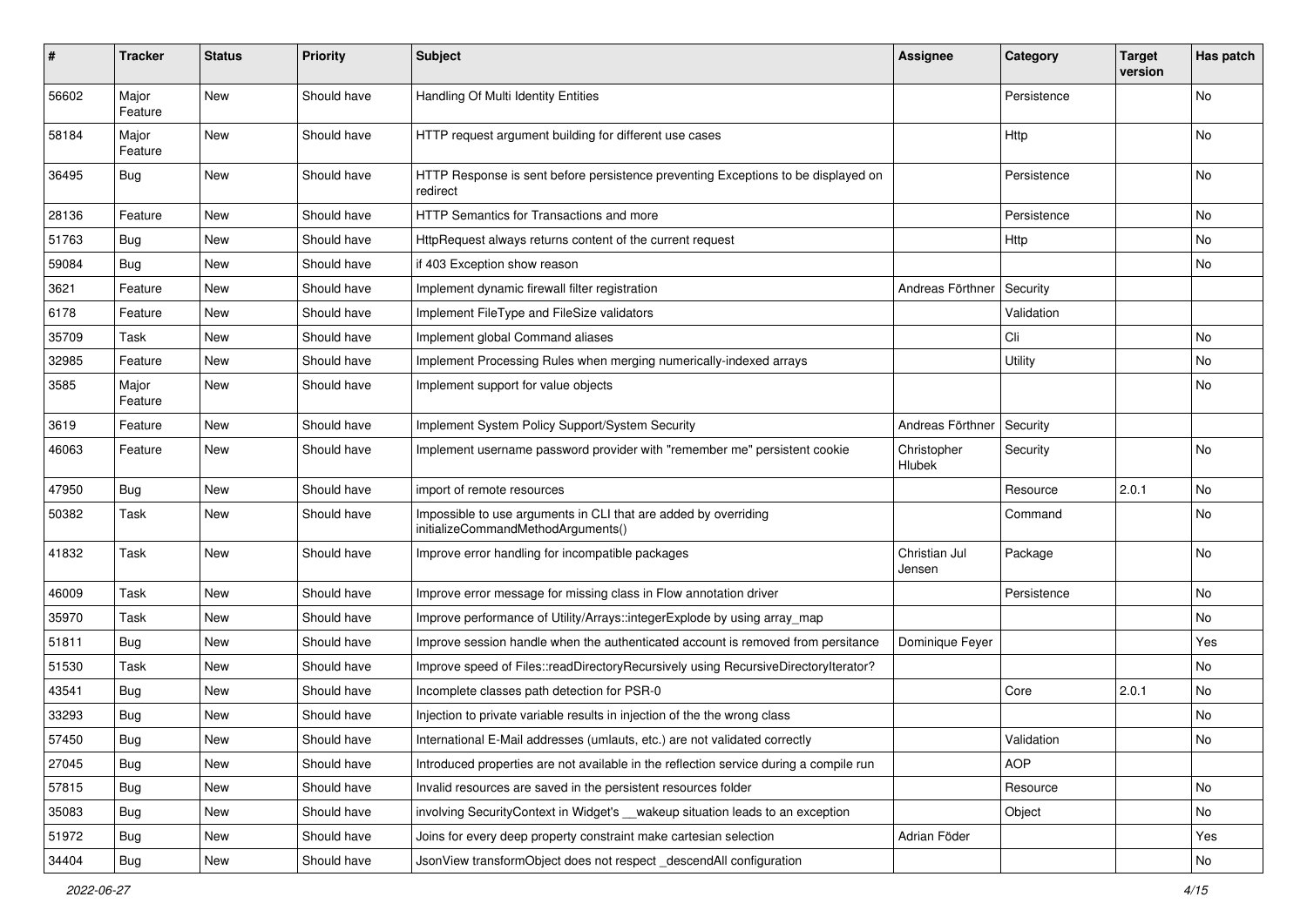| ∦     | <b>Tracker</b> | <b>Status</b> | <b>Priority</b> | Subject                                                                                           | <b>Assignee</b> | Category        | <b>Target</b><br>version | Has patch |
|-------|----------------|---------------|-----------------|---------------------------------------------------------------------------------------------------|-----------------|-----------------|--------------------------|-----------|
| 32294 | Feature        | New           | Should have     | Lazy initialization of loggers                                                                    |                 |                 |                          | No        |
| 35783 | Feature        | <b>New</b>    | Should have     | Lifecycle method after property mapping                                                           |                 | Object          |                          | No        |
| 44563 | Feature        | New           | Should have     | Logged in users via HTTP Basic always get re-authenticated                                        |                 | Security        |                          | No        |
| 34816 | Feature        | New           | Should have     | Long text encryption                                                                              |                 | Security        |                          | No        |
| 33069 | Task           | New           | Should have     | Make command output sparse, implement generic verbose switch                                      |                 | Command         |                          | No        |
| 47075 | Feature        | New           | Should have     | Make Exception more meaningful                                                                    |                 | Resource        |                          | <b>No</b> |
| 45103 | Feature        | New           | Should have     | Make static resource URI generation available outside of Fluid                                    |                 | Resource        |                          | No        |
| 44123 | Feature        | New           | Should have     | Make the "Flow requires the PHP setting "date.timezone"" error more beautiful                     |                 |                 |                          | No        |
| 47456 | Feature        | New           | Should have     | ManyToOne and OneToOne Relations of Objects passed as Action Argument are<br>loaded automatically |                 | Validation      |                          | No        |
| 44542 | Task           | New           | Should have     | Mention the risk of requestPatterns regarding foreign package's SecurityContext<br>usage          | Adrian Föder    | Documentation - |                          | No        |
| 59244 | Feature        | New           | Should have     | Message or Container needs context                                                                |                 |                 |                          | No        |
| 52014 | Bug            | New           | Should have     | Migration makes fields NOT NULL even though not true                                              |                 | Persistence     |                          | <b>No</b> |
| 57972 | <b>Bug</b>     | New           | Should have     | Missing @ManyToOne in example for resource                                                        |                 | Documentation - |                          | No        |
| 54458 | <b>Bug</b>     | New           | Should have     | Missing Version Number in packages                                                                |                 | Package         |                          | <b>No</b> |
| 35781 | Feature        | New           | Should have     | Model validation                                                                                  |                 | Validation      |                          | No        |
| 53620 | Bug            | New           | Should have     | Move Classes/TYPO3/Flow/Composer to own Package                                                   |                 | Package         |                          | No        |
| 59322 | <b>Bug</b>     | New           | Should have     | Mssing field exception should show missing migrations as well                                     |                 | Persistence     |                          | No        |
| 26745 | Feature        | New           | Should have     | MVC should know about entities lying in the session                                               |                 | <b>MVC</b>      |                          | No        |
| 31262 | Feature        | New           | Should have     | Named arguments in Objects.yaml for constructor arguments                                         |                 | Object          |                          | No        |
| 40283 | Bug            | New           | Should have     | New constructor in grandparent class not called                                                   |                 | Object          |                          | No        |
| 30425 | <b>Bug</b>     | New           | Should have     | New methods are not updated in Policies during Development                                        |                 | Security        |                          |           |
| 33078 | <b>Bug</b>     | New           | Should have     | No Redirect to Login                                                                              |                 | Security        |                          | No        |
| 49566 | Bug            | New           | Should have     | NULL source values are not handled correctly                                                      | Adrian Föder    | Property        |                          | No        |
| 49372 | <b>Bug</b>     | New           | Should have     | ObjectConverter ignores implemented interface when mapping subtype                                |                 |                 |                          | No        |
| 56036 | Feature        | New           | Should have     | Optimize autoloading                                                                              |                 |                 |                          | No        |
| 56486 | Feature        | New           | Should have     | Optimize the ObjectManager for performance                                                        |                 |                 |                          | No        |
| 36804 | <b>Bug</b>     | New           | Should have     | Orphaned entities within aggregates are not removed                                               |                 | Persistence     |                          | No        |
| 51847 | Bug            | New           | Should have     | Overiding controller actions with other required parameter sets results in fatal error.           |                 | Reflection      | 2.x                      | No        |
| 58927 | Bug            | New           | Should have     | Overlapping ressouce definitions in Policy yaml resolved incorrectly                              |                 | Security        | 2.1                      | No        |
| 30418 | Feature        | New           | Should have     | Package bootstrapping following dependencies                                                      |                 | Core            |                          |           |
| 5774  | Feature        | New           | Should have     | Package Manager should clear all cache entries tagged with %PACKAGE%                              |                 | Package         |                          |           |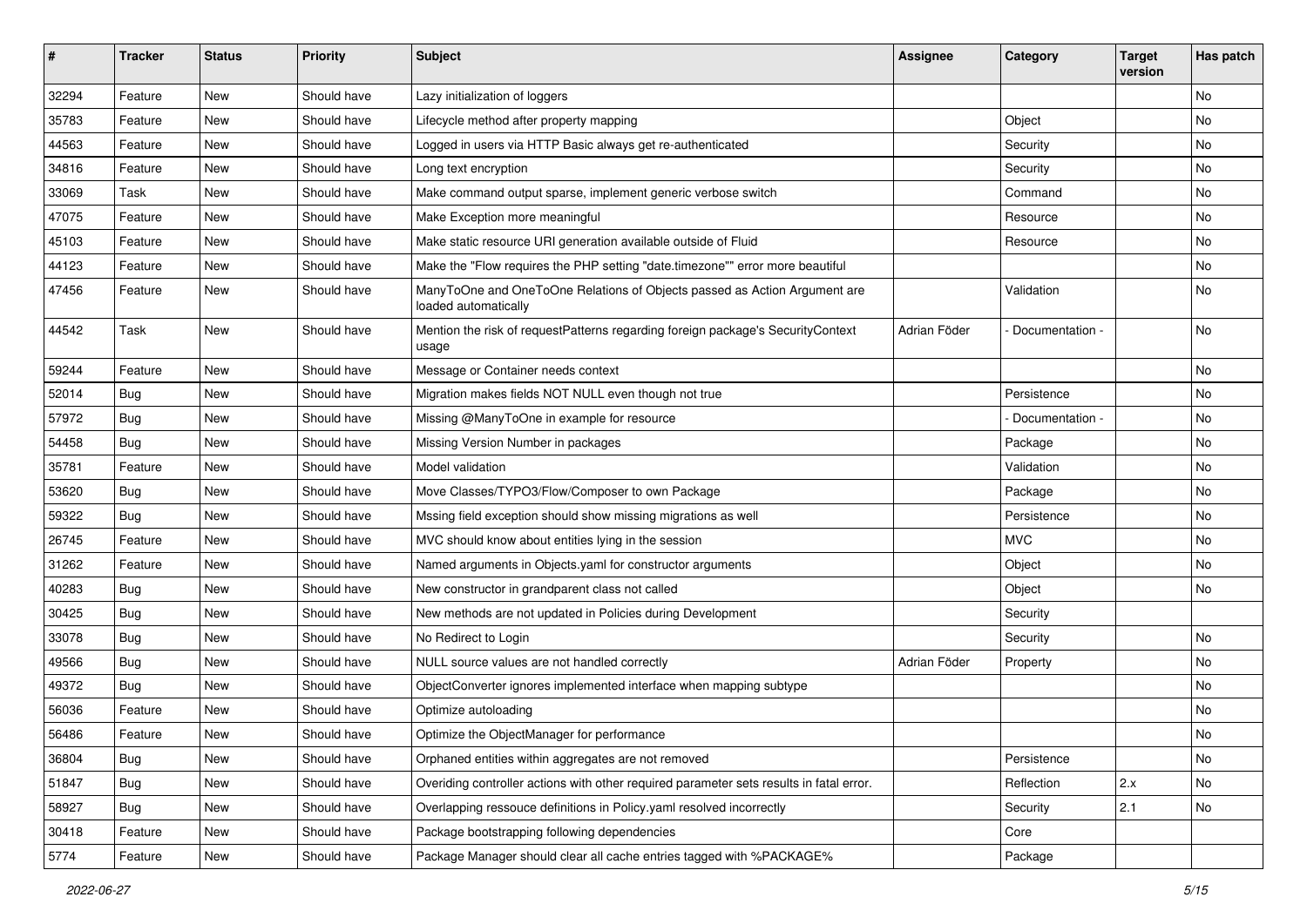| #     | <b>Tracker</b> | <b>Status</b> | <b>Priority</b> | <b>Subject</b>                                                                            | Assignee         | Category          | <b>Target</b><br>version | Has patch |
|-------|----------------|---------------|-----------------|-------------------------------------------------------------------------------------------|------------------|-------------------|--------------------------|-----------|
| 57374 | Bug            | New           | Should have     | Persisted entities saved in session are not resolved                                      |                  | Session           | 2.x                      | No        |
| 45669 | Bug            | New           | Should have     | PersistentObjectConverter does not convert ValueObjects by __identity                     |                  |                   |                          | No        |
| 48862 | Feature        | New           | Should have     | Possibility to exclude package from file monitoring                                       |                  | Monitor           |                          | No        |
| 9968  | Feature        | New           | Should have     | Promote security publishing configuration automatically when persisting models            | Andreas Förthner | Security          |                          |           |
| 56107 | <b>Bug</b>     | New           | Should have     | Property mapping configuration only supports one wildcard at a time                       |                  | Property          |                          | No        |
| 29202 | Task           | New           | Should have     | Provide a Cherokee Server Configuration for FLOW3                                         |                  | Documentation -   |                          |           |
| 52590 | Feature        | New           | Should have     | Provide a way to get the Doctrine QueryBuilder                                            |                  |                   |                          | No        |
| 29476 | Feature        | New           | Should have     | Provider rendering time and query count for request                                       |                  |                   |                          |           |
| 9537  | Feature        | New           | Should have     | Query criterions should be able to compare whole objects                                  |                  | Persistence       |                          |           |
| 36634 | Bug            | New           | Should have     | Reconstituted entities do not have their properties set when initializeObject() is called |                  |                   |                          | No        |
| 36633 | Bug            | New           | Should have     | Reconstituted entities should not have the FLOW3_Persistence_clone property set           |                  |                   |                          | <b>No</b> |
| 43947 | <b>Bug</b>     | New           | Should have     | Redirect to login after Session timeout                                                   |                  |                   |                          | No        |
| 36509 | Feature        | New           | Should have     | redirectToUri to an uri with acl forces a 403 because of missing csrf token.              |                  |                   |                          | No        |
| 25907 | Task           | New           | Should have     | Referrer should only contain the URI of the previous request                              |                  | <b>MVC</b>        |                          |           |
| 26767 | Feature        | New           | Should have     | Reflection method to get a method return type and documentation                           |                  | Reflection        |                          |           |
| 45272 | <b>Bug</b>     | New           | Should have     | Related Value Objects get deleted by default cascading                                    |                  |                   |                          | <b>No</b> |
| 48429 | Bug            | New           | Should have     | Remove- and update-actions on repository are not persisted                                |                  |                   |                          | No        |
| 61043 | Task           | New           | Should have     | Rename ClassSchema to ModelSchema                                                         |                  | Reflection        |                          | No        |
| 30423 | Feature        | New           | Should have     | Rendering template of other action without forward                                        |                  | <b>MVC</b>        |                          | No        |
| 44184 | <b>Bug</b>     | New           | Should have     | Request arguments are not merged correctly for single object actions                      |                  | <b>MVC</b>        | 2.0.1                    | <b>No</b> |
| 44186 | <b>Bug</b>     | New           | Should have     | Request does not accept custom Content-Type                                               |                  | <b>MVC</b>        | 2.0.1                    | No        |
| 37279 | Feature        | New           | Should have     | Request PropertyMapping                                                                   |                  | Property          |                          | No        |
| 58996 | <b>Bug</b>     | New           | Should have     | ResourceManager adding to persistence                                                     |                  |                   |                          | No        |
| 62009 | Bug            | New           | Should have     | Rewrite URI Filename could be empty                                                       |                  |                   |                          |           |
| 55957 | Task           | New           | Should have     | RFC: Optimize AOP proxies                                                                 |                  | <b>AOP</b>        |                          | No        |
| 55958 | Task           | New           | Should have     | RFC: Use PHP 5.4 closure features for direct ObjectAccess                                 |                  |                   |                          | No        |
| 54589 | Bug            | New           | Should have     | Role parent is not removed from roles MM table                                            |                  | Security          |                          | No        |
| 49780 | <b>Bug</b>     | New           | Should have     | Roles are not synchronized                                                                |                  | Security          |                          | No        |
| 45917 | <b>Bug</b>     | New           | Should have     | RoutePartHandler transliteration must be improved                                         |                  | MVC - Routing     |                          | No        |
| 44891 | Feature        | New           | Should have     | Routes should be able to enforce http/https protocol                                      |                  | MVC - Routing     |                          | No        |
| 39414 | Bug            | New           | Should have     | Security Documentation                                                                    |                  | - Documentation - |                          | No        |
| 58153 | <b>Bug</b>     | New           | Should have     | Session - Scope, Property with interface annotation fails at wakeup                       |                  | <b>AOP</b>        | 2.1                      | No        |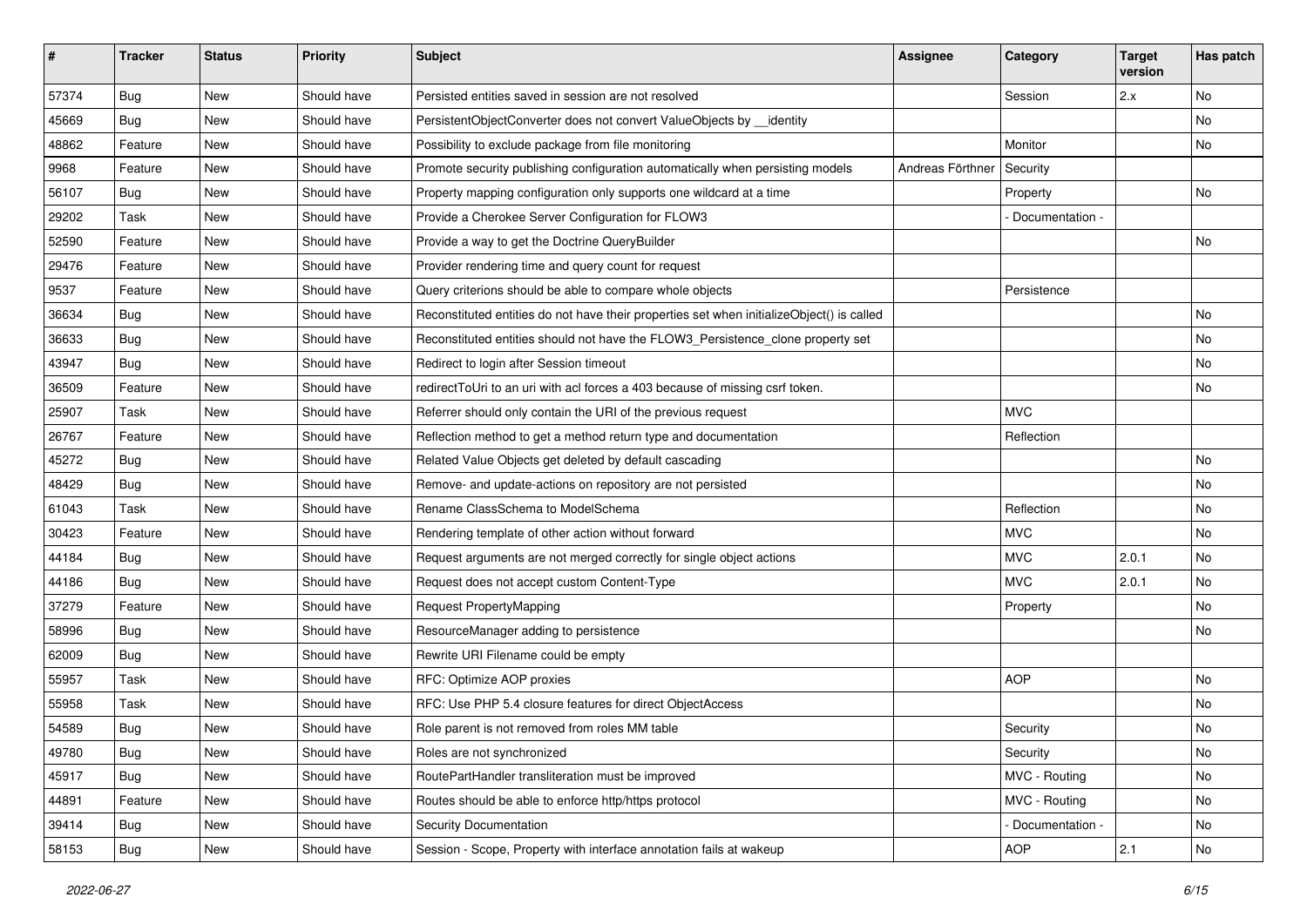| ∦     | <b>Tracker</b>   | <b>Status</b> | <b>Priority</b> | <b>Subject</b>                                                                                                       | <b>Assignee</b>       | Category                  | <b>Target</b><br>version | Has patch |
|-------|------------------|---------------|-----------------|----------------------------------------------------------------------------------------------------------------------|-----------------------|---------------------------|--------------------------|-----------|
| 37846 | Feature          | <b>New</b>    | Should have     | Should be able to declare more than one controllerObjectName per requestPatterns                                     |                       | Security                  |                          | <b>No</b> |
| 33465 | <b>Bug</b>       | <b>New</b>    | Should have     | Some vital commands to recover the system fail when recovery is needed                                               |                       | Command                   |                          | <b>No</b> |
| 45623 | Bug              | <b>New</b>    | Should have     | SQL error when calling TYPO3.Blog Setup controller                                                                   |                       | Documentation -           |                          | <b>No</b> |
| 3728  | Feature          | <b>New</b>    | Should have     | Support arrays of objects as controller arguments                                                                    |                       | <b>MVC</b>                |                          |           |
| 46371 | Feature          | <b>New</b>    | Should have     | Support compilation of static information in proxy classes                                                           | Christopher<br>Hlubek |                           |                          | <b>No</b> |
| 41420 | Feature          | <b>New</b>    | Should have     | Support entity versioning                                                                                            |                       | Persistence               |                          | <b>No</b> |
| 9313  | Feature          | <b>New</b>    | Should have     | Support for currencies                                                                                               |                       | 118 <sub>n</sub>          |                          | <b>No</b> |
| 62292 | Major<br>Feature | New           | Should have     | Support for entity translation                                                                                       |                       | 118n                      | 2.x                      | <b>No</b> |
| 56556 | Feature          | <b>New</b>    | Should have     | support hasProperty and isProperty                                                                                   |                       |                           |                          | <b>No</b> |
| 47273 | Feature          | <b>New</b>    | Should have     | Support mapping properties with differing types for setter and property                                              |                       | Property                  |                          | <b>No</b> |
| 3153  | Feature          | <b>New</b>    | Should have     | Support of action based filter rules defined by annotation.                                                          |                       | <b>MVC</b>                |                          |           |
| 30258 | Feature          | New           | Should have     | Support optional package dependencies                                                                                |                       |                           |                          |           |
| 56916 | Feature          | <b>New</b>    | Should have     | Support PATCH request method as of RFC5789                                                                           |                       | Http                      |                          | <b>No</b> |
| 45409 | Feature          | <b>New</b>    | Should have     | Support validation of abstract nested properties                                                                     |                       | Validation                |                          | <b>No</b> |
| 54744 | Bug              | <b>New</b>    | Should have     | System.log contains many NOTICE Flow The argument "workspace" declared in<br>pointcut does not exist in method TYPO3 |                       | Log                       |                          | <b>No</b> |
| 1856  | Feature          | <b>New</b>    | Should have     | The Package Manager checks dependencies between packages on each activation /<br>deactivation                        | Christopher<br>Hlubek | Package                   |                          |           |
| 33018 | Feature          | <b>New</b>    | Should have     | Translator should support override of labels from other packages                                                     |                       | 118n                      |                          | No        |
| 59747 | <b>Bug</b>       | <b>New</b>    | Should have     | TYPO3\Flow\Error\Exception thrown in file ErrorHandler.php                                                           |                       |                           |                          | <b>No</b> |
| 59049 | <b>Bug</b>       | <b>New</b>    | Should have     | TYPO3\Flow\Error\Exception thrown in file ErrorHandler.php                                                           |                       | Error Handler<br>Report - |                          | <b>No</b> |
| 44361 | Bug              | <b>New</b>    | Should have     | TYPO3\Flow\I18n\Formatter\DatetimeFormatter - caching DATETIME type                                                  |                       | 118n                      | 2.0.1                    | <b>No</b> |
| 58852 | <b>Bug</b>       | <b>New</b>    | Should have     | TYPO3\Flow\Security\Exception\AccessDeniedException should clarify which action<br>fails to execute                  |                       | Security                  |                          | No        |
| 39096 | <b>Bug</b>       | <b>New</b>    | Should have     | Unnecessary compile invoked in non production context?                                                               |                       | Core                      | 2.0.1                    | <b>No</b> |
| 43572 | Feature          | <b>New</b>    | Should have     | Uri should support manipulation of query arguments                                                                   |                       |                           |                          | <b>No</b> |
| 37316 | Bug              | <b>New</b>    | Should have     | Use findBestMatchingLocale instead of getDefaultLocale?                                                              |                       | Validation                |                          | No        |
| 25988 | <b>Bug</b>       | <b>New</b>    | Should have     | Useless proxies are built for some classes                                                                           |                       | Object                    |                          |           |
| 59357 | Bug              | <b>New</b>    | Should have     | Using the PackageManager directly instead of the Interface results in unexpected<br>behavior                         |                       |                           |                          | <b>No</b> |
| 46011 | Task             | <b>New</b>    | Should have     | Validate annotation with missing type should throw useful error                                                      |                       | Validation                |                          | No        |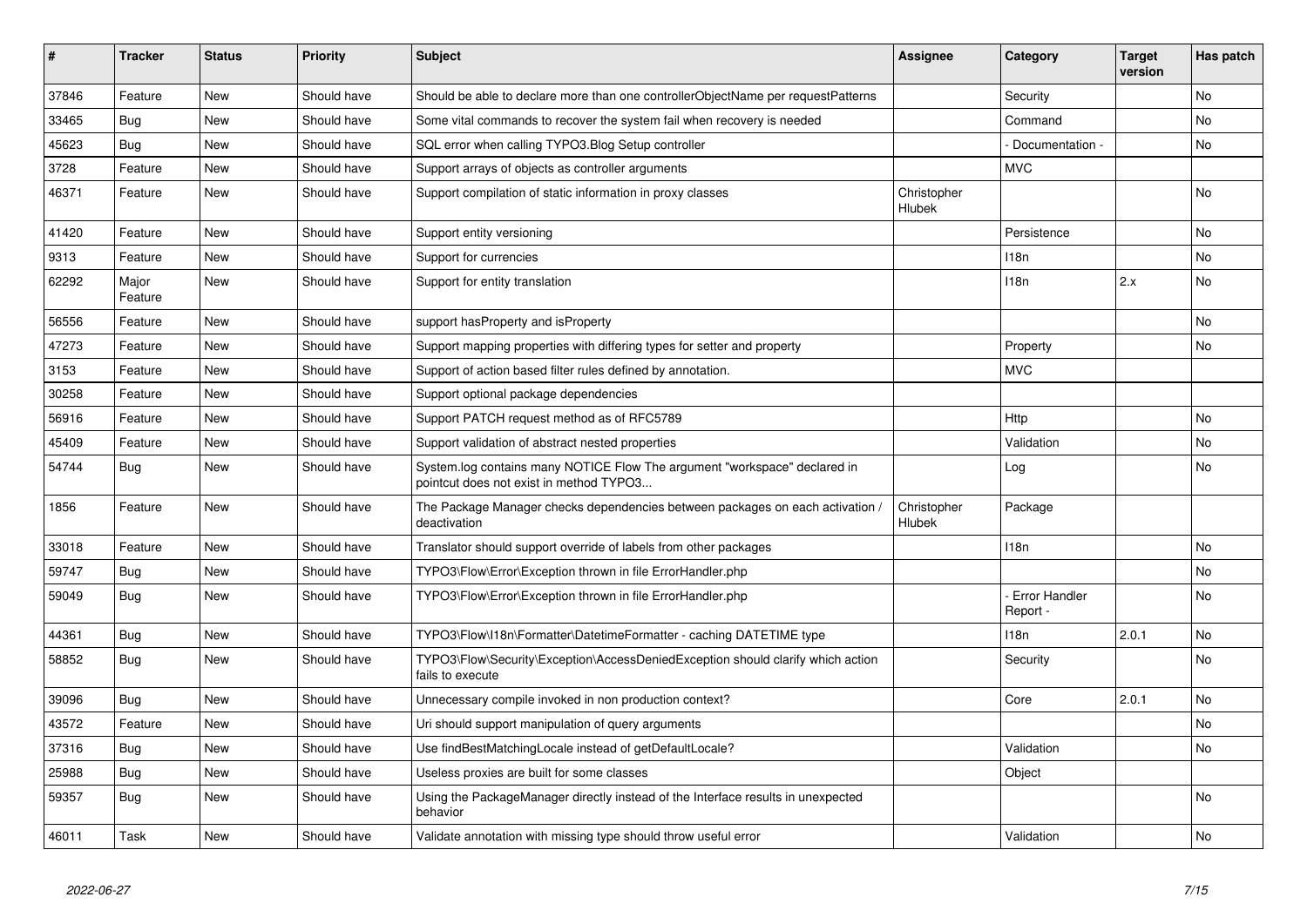| #     | <b>Tracker</b> | <b>Status</b> | <b>Priority</b> | <b>Subject</b>                                                                                          | Assignee         | Category        | <b>Target</b><br>version | Has patch |
|-------|----------------|---------------|-----------------|---------------------------------------------------------------------------------------------------------|------------------|-----------------|--------------------------|-----------|
| 37564 | Bug            | New           | Should have     | Validation of Parent Object containing properties of type ManyToOne and<br>ManyToMany to same Target    |                  | Validation      |                          | No        |
| 31261 | Feature        | New           | Should have     | Virtual objects - generate proxy classes for interfaces                                                 |                  | Object          |                          | No        |
| 47951 | Feature        | <b>New</b>    | Should have     | Warn if persistence stack is not empty at the end of a get-request                                      |                  | Persistence     |                          | No        |
| 43993 | Task           | New           | Should have     | Warn when no migrations are found at all during doctrine: migrate                                       |                  | Persistence     |                          | No        |
| 8464  | Feature        | New           | Should have     | Write settings using the ConfigurationManager                                                           |                  | Configuration   |                          | No.       |
| 57796 | <b>Bug</b>     | New           | Should have     | XLIFF Fails if $id ==$ nodedata                                                                         |                  |                 |                          | No        |
| 44185 | <b>Bug</b>     | New           | Should have     | XML body always need a root node                                                                        |                  | <b>MVC</b>      | 2.0.1                    | No        |
| 46318 | Feature        | New           | Should have     | [caching framework] Extend cache interface to handle multiple entries                                   |                  | Cache           |                          | No        |
| 39674 | <b>Bug</b>     | New           | Should have     | \TYPO3\FLOW3\var dump behaves weird in controller actions doing return                                  |                  | <b>MVC</b>      |                          | No        |
| 48093 | <b>Bug</b>     | New           | Must have       | AbstractCompositeValidators memory consumption continuously grow                                        |                  | Validation      | 2.0.1                    | Yes       |
| 35720 | <b>Bug</b>     | New           | Must have       | Access denied Exception for widget links to actions with a policy                                       |                  | Security        |                          | No        |
| 33055 | <b>Bug</b>     | New           | Must have       | AccessDeniedException instead of WebRedirect                                                            |                  | Security        |                          | No        |
| 38980 | <b>Bug</b>     | New           | Must have       | ActionController: behavior of required arguments is not consistent                                      |                  | Validation      |                          | No        |
| 2974  | Bug            | New           | Must have       | Aspect / Proxy Cache is not emptied automatically if an interface used for introduction<br>was modified | Robert Lemke     | <b>AOP</b>      |                          |           |
| 1785  | Feature        | <b>New</b>    | Must have       | Automatic garbage collection for expired cache entries                                                  |                  | Cache           |                          |           |
| 42520 | <b>Bug</b>     | New           | Must have       | Cache must be flushed globally for package state changes                                                |                  | Core            |                          | No        |
| 58622 | Feature        | New           | Must have       | Clearer Exception: Array to string conversion                                                           |                  | Core            |                          | No.       |
| 3755  | Task           | New           | Must have       | Concurrency stress testing and cache mechanism                                                          |                  | - Testing -     |                          |           |
| 48898 | <b>Bug</b>     | New           | Must have       | configuration for roles fails if one of Policy yaml files contain empty "roles array"                   | Christian Müller | Security        | 2.0.1                    | No.       |
| 31210 | <b>Bug</b>     | New           | Must have       | constructor of proxy class not compatible with interfaces defening a constructor                        |                  | Object          |                          | No        |
| 42606 | <b>Bug</b>     | New           | Must have       | Content Security with nested objects                                                                    |                  | Security        |                          | No        |
| 41148 | <b>Bug</b>     | <b>New</b>    | Must have       | Converting of ValueObjects                                                                              |                  |                 |                          | No        |
| 47073 | <b>Bug</b>     | New           | Must have       | Cookie causes Error after Update                                                                        |                  | Http            |                          | No        |
| 3580  | Feature        | New           | Must have       | Create an administration panel for the FLOW3 Development context                                        |                  | <b>MVC</b>      |                          |           |
| 35831 | <b>Bug</b>     | New           | Must have       | Deleting or unpublishing of a resource deletes all published symlinks<br>(Web/_Resources/Persistent)    |                  |                 |                          | No        |
| 46716 | <b>Bug</b>     | New           | Must have       | Empty class names in DependencyInjection proxy code when using Caches /<br>Factory-created dependencies |                  | Object          | 2.0.1                    | No        |
| 55870 | Feature        | New           | Must have       | Enhance f:form.textfield or add a f:form.datefield VH with enhanced validation and<br>propertymapping   | Christian Müller |                 |                          | No        |
| 58975 | Bug            | New           | Must have       | Fix command for Linux in Qucikstart documentation                                                       |                  | Documentation - |                          | No        |
| 55937 | <b>Bug</b>     | New           | Must have       | FlashMessage queue is lost                                                                              |                  | Session         |                          | No        |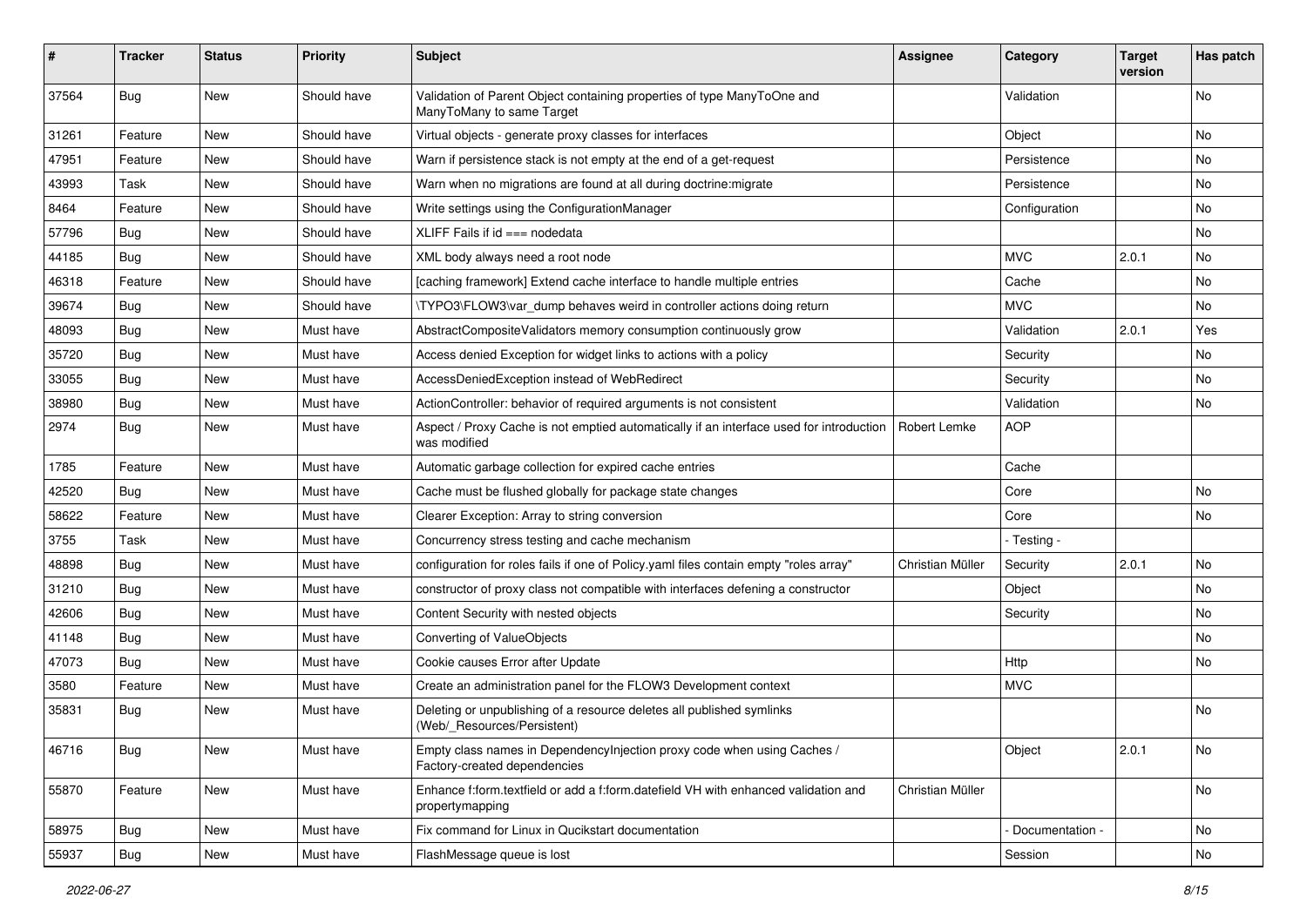| #     | <b>Tracker</b> | <b>Status</b> | <b>Priority</b> | <b>Subject</b>                                                                                                                                          | Assignee            | Category                    | <b>Target</b><br>version | Has patch      |
|-------|----------------|---------------|-----------------|---------------------------------------------------------------------------------------------------------------------------------------------------------|---------------------|-----------------------------|--------------------------|----------------|
| 56544 | Bug            | <b>New</b>    | Must have       | FLOW Exception on tar package inclusion via composer                                                                                                    |                     | Core                        |                          | <b>No</b>      |
| 30424 | Bug            | <b>New</b>    | Must have       | Forward object arguments with changes                                                                                                                   |                     | <b>MVC</b>                  |                          |                |
| 32105 | <b>Bug</b>     | <b>New</b>    | Must have       | IgnoreValidation ignored if ACL is set for this controller action                                                                                       |                     | Security                    |                          | <b>No</b>      |
| 56639 | Feature        | <b>New</b>    | Must have       | Implement "getPrivateStorageUriByResource()" for recieving (image-) file URIs                                                                           | Robert Lemke        |                             | 2.x                      |                |
| 38065 | Feature        | <b>New</b>    | Must have       | Implement content security for DQL queries                                                                                                              | Andreas Förthner    | Security                    |                          | <b>No</b>      |
| 46120 | Bug            | <b>New</b>    | Must have       | Important step missing in the installation chapter                                                                                                      |                     | Documentation -             |                          | No             |
| 37571 | <b>Bug</b>     | <b>New</b>    | Must have       | Inherited proxies fail when implementing clone                                                                                                          |                     | <b>AOP</b>                  |                          | No             |
| 46097 | <b>Bug</b>     | <b>New</b>    | Must have       | Logged in user gets session of an other logged in user                                                                                                  | <b>Robert Lemke</b> | Session                     |                          | No             |
| 49373 | <b>Bug</b>     | <b>New</b>    | Must have       | Methods policy with key "Controllers" is ignored                                                                                                        |                     | Security                    |                          | <b>No</b>      |
| 58894 | Bug            | <b>New</b>    | Must have       | MySQL max key length exceeded during Neos setup                                                                                                         |                     | - Error Handler<br>Report - | 2.x                      | <b>No</b>      |
| 54451 | Bug            | <b>New</b>    | Must have       | No functionality at Apache environments with suexec                                                                                                     |                     |                             |                          | No             |
| 54549 | Bug            | <b>New</b>    | Must have       | PackageManager::createPackage is incompatible to PackageManagerInterface                                                                                |                     |                             |                          | No             |
| 6603  | Feature        | <b>New</b>    | Must have       | Provide a policy management API                                                                                                                         | Andreas Förthner    | Security                    |                          |                |
| 42101 | <b>Bug</b>     | <b>New</b>    | Must have       | Proxyclasses are not rebuild in Development context unless cache is empty                                                                               |                     | Object                      | 2.0.1                    | No             |
| 44738 | Feature        | New           | Must have       | Re-Validation of argument's custom validators                                                                                                           |                     | Validation                  |                          | <b>No</b>      |
| 39791 | <b>Bug</b>     | New           | Must have       | Reflection data of old aspect is not removed                                                                                                            |                     | Reflection                  | 1.1.1                    | No             |
| 10678 | Bug            | New           | Must have       | ReflectionService doesn't reflect methods of child classes correctly when they get<br>reflected before their parent class in the initialization process |                     | Reflection                  |                          |                |
| 54046 | <b>Bug</b>     | <b>New</b>    | Must have       | Removal of ValueObjects from a ManyToMany relationship is not possible                                                                                  |                     | Persistence                 | 2.1                      | <b>No</b>      |
| 49423 | <b>Bug</b>     | <b>New</b>    | Must have       | Role name and packageKey are not accessible                                                                                                             |                     |                             |                          | No             |
| 32869 | <b>Bug</b>     | <b>New</b>    | Must have       | Security config tokenClass doesnt throw exception if not found the class                                                                                |                     | Security                    |                          | No.            |
| 45041 | Bug            | New           | Must have       | Set file permissions doesnt work                                                                                                                        |                     | Command                     | 2.0.1                    | No             |
| 56744 | Feature        | New           | Must have       | stay logged in                                                                                                                                          |                     |                             |                          | No             |
| 37473 | <b>Bug</b>     | <b>New</b>    | Must have       | Subsequent Exceptions related to Doctrine Entity Manager makes it snap shut                                                                             |                     | - Testing -                 |                          | N <sub>o</sub> |
| 46689 | <b>Bug</b>     | <b>New</b>    | Must have       | The new ClassLoader swallows Fatal Errors                                                                                                               | <b>Marc Neuhaus</b> |                             |                          | No             |
| 59878 | <b>Bug</b>     | <b>New</b>    | Must have       | TYPO3\Flow\Core\Booting\Exception\SubProcessException thrown in file Scripts.php                                                                        |                     | Error Handler<br>Report -   | 1.1.1                    | <b>No</b>      |
| 45249 | <b>Bug</b>     | <b>New</b>    | Must have       | Update composer project-create command listing                                                                                                          |                     | Documentation -             |                          | <b>No</b>      |
| 40854 | Task           | <b>New</b>    | Must have       | Update security documentation (authentication in 1.2)                                                                                                   |                     | - Documentation -           | 2.0.1                    | No             |
| 41496 | <b>Bug</b>     | <b>New</b>    | Must have       | Upload identical Resources, deleting fails                                                                                                              |                     | Resource                    |                          | No             |
| 29405 | <b>Bug</b>     | <b>New</b>    | Must have       | When storing a new entity inside the session, it will be fully serialized instead of just<br>the reference being stored                                 |                     | Session                     |                          |                |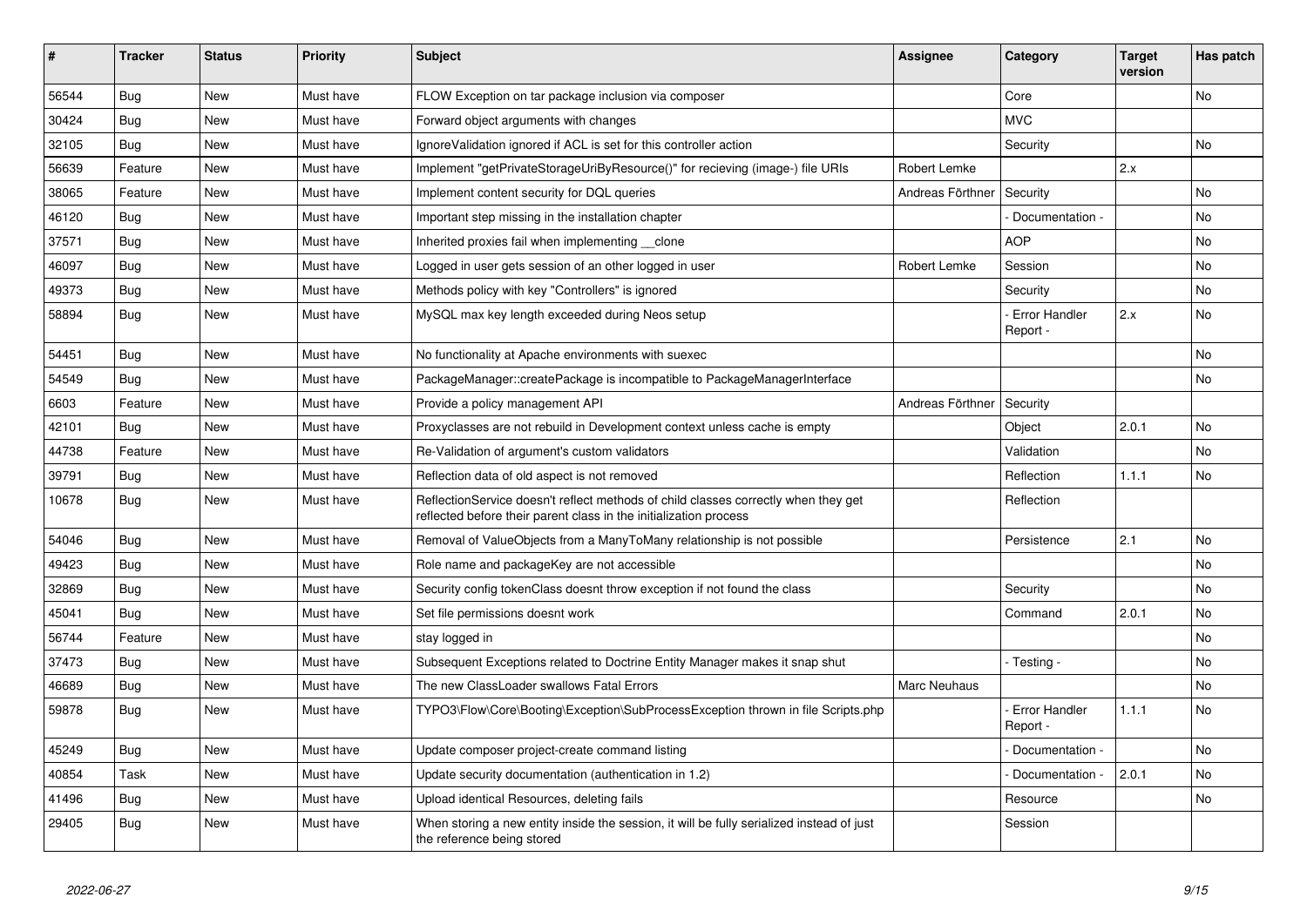| #     | <b>Tracker</b>   | <b>Status</b> | <b>Priority</b> | Subject                                                                                                | Assignee                | Category        | <b>Target</b><br>version | Has patch |
|-------|------------------|---------------|-----------------|--------------------------------------------------------------------------------------------------------|-------------------------|-----------------|--------------------------|-----------|
| 51120 | Bug              | New           | Must have       | \TYPO3\Flow\Core\Booting::buildSubprocessCommand - wrong command if passed<br>more than one parameters |                         | Core            |                          | No        |
| 27561 | Task             | Accepted      | Could have      | Complete documentation                                                                                 |                         | Documentation - |                          | No        |
| 41727 | Bug              | Accepted      | Should have     | @Flow\ldentity and @ORM\InheritanceType("JOINED") can't be used together                               | Karsten<br>Dambekalns   |                 |                          | No        |
| 39910 | Feature          | Accepted      | Should have     | Ability to query user based on roles                                                                   |                         | Security        |                          | No        |
| 41900 | Feature          | Accepted      | Should have     | Check for duplicate PSR-0 autoload namespaces                                                          | Christian Jul<br>Jensen | Package         |                          | No        |
| 48167 | Feature          | Accepted      | Should have     | Command line account and role browsing                                                                 | Adrian Föder            | Security        |                          | No        |
| 33937 | Feature          | Accepted      | Should have     | Convenience method to resolve public "resource://" paths                                               | Karsten<br>Dambekalns   | Resource        |                          | No        |
| 49806 | Task             | Accepted      | Should have     | Date formatting should care about the time zone                                                        | Adrian Föder            | 118n            |                          | No        |
| 26986 | Feature          | Accepted      | Should have     | Debug toolbar                                                                                          | Christian Müller        |                 |                          | No        |
| 44712 | Task             | Accepted      | Should have     | Decouple Argument-Building in the HTTP-Request-Constructor                                             |                         | Http            |                          | No        |
| 46823 | Task             | Accepted      | Should have     | Detect APC and APCu correctly                                                                          |                         | Cache           |                          | No        |
| 30890 | Feature          | Accepted      | Should have     | Developer Toolbar                                                                                      | Christian Müller        | <b>MVC</b>      |                          | No        |
| 37354 | Bug              | Accepted      | Should have     | Do not apply generateValueHash() and generateUuid() if custom identifier is used                       | Karsten<br>Dambekalns   | Persistence     |                          | No        |
| 40802 | <b>Bug</b>       | Accepted      | Should have     | Documentation mistake (authentication)                                                                 | Karsten<br>Dambekalns   | Documentation - | 1.1.1                    | No        |
| 43192 | Bug              | Accepted      | Should have     | findByIdentifier() for non-persisted objects not working for custom identifier properties              | Karsten<br>Dambekalns   | Persistence     |                          | No        |
| 32574 | Bug              | Accepted      | Should have     | FLOW3 enters fork bombs when using cgi-fcgi vs cli                                                     | Karsten<br>Dambekalns   | Core            |                          | No        |
| 3306  | Feature          | Accepted      | Should have     | Flush routes cache automatically on class file modifications                                           | Robert Lemke            | <b>MVC</b>      |                          |           |
| 6712  | Feature          | Accepted      | Should have     | Implement mixin support                                                                                | Robert Lemke            | <b>AOP</b>      |                          |           |
| 33258 | Major<br>Feature | Accepted      | Should have     | Implement support for Assetic                                                                          |                         |                 |                          | No        |
| 36840 | Task             | Accepted      | Should have     | Improve exception for wrong locales                                                                    | Karsten<br>Dambekalns   | 118n            |                          | No        |
| 58773 | Bug              | Accepted      | Should have     | Improve NoMatchingRouteException                                                                       | Bastian<br>Waidelich    | MVC - Routing   |                          | No        |
| 37372 | Feature          | Accepted      | Should have     | Inheritance in ORM should be configured automatically                                                  | Karsten<br>Dambekalns   | Persistence     |                          | No        |
| 47859 | Task             | Accepted      | Should have     | Logging: Do not log all decisions in \TYPO3\Flow\Security\Aspect\LoggingAspect                         | Robert Lemke            | Security        |                          | No        |
| 44375 | Task             | Accepted      | Should have     | Make all persistence reads go through repositories                                                     | Karsten<br>Dambekalns   | Persistence     |                          | No        |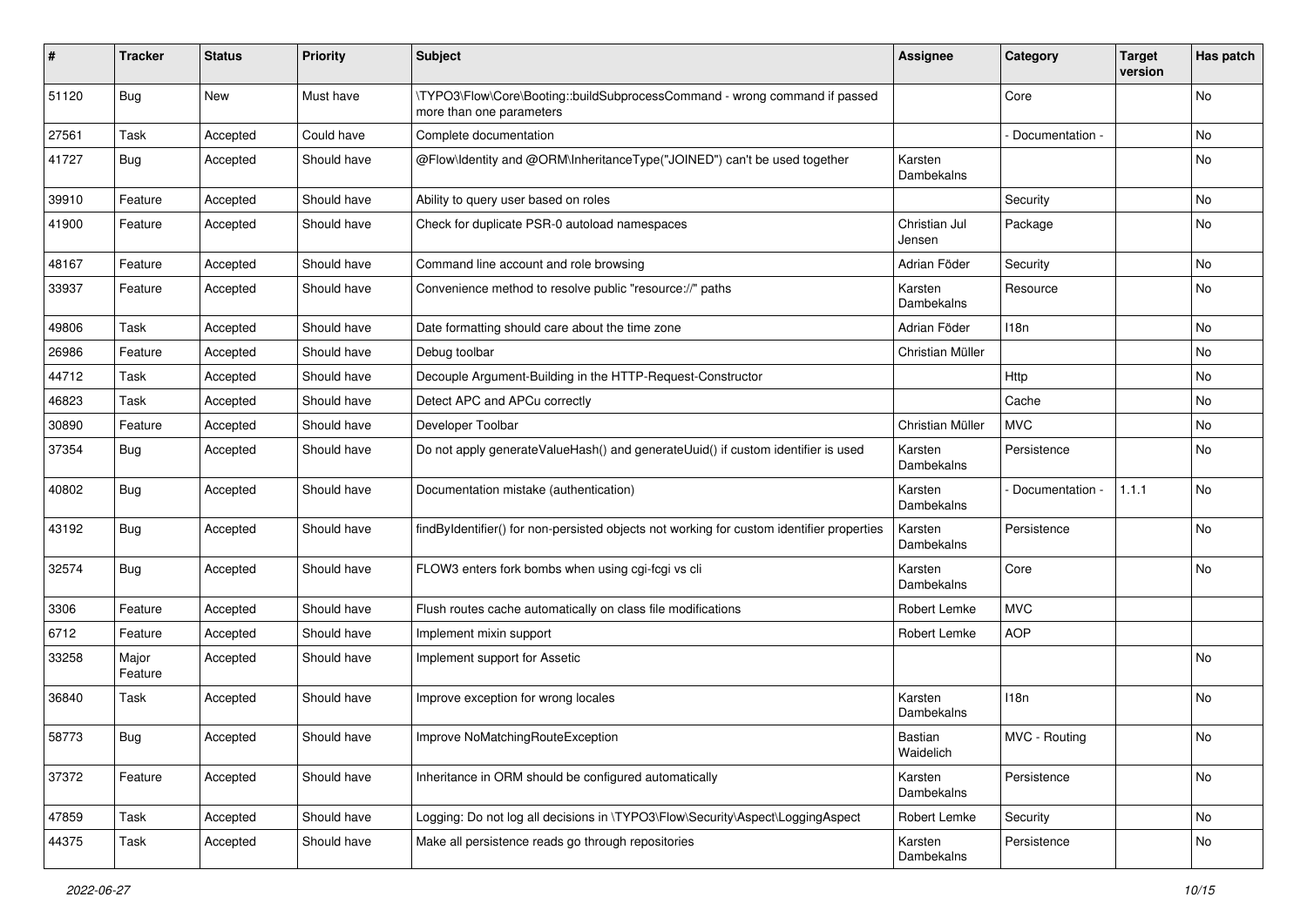| $\sharp$ | <b>Tracker</b> | <b>Status</b> | <b>Priority</b> | <b>Subject</b>                                                                                              | <b>Assignee</b>             | Category        | <b>Target</b><br>version | Has patch |
|----------|----------------|---------------|-----------------|-------------------------------------------------------------------------------------------------------------|-----------------------------|-----------------|--------------------------|-----------|
| 36715    | Feature        | Accepted      | Should have     | Make simultaneous use of multiple persistence backends possible                                             | Karsten<br>Dambekalns       | Persistence     |                          | No        |
| 41029    | <b>Bug</b>     | Accepted      | Should have     | Method security is also evaluating abstract classes                                                         | Karsten<br>Dambekalns       | Security        |                          | No        |
| 39609    | Feature        | Accepted      | Should have     | <b>Migration Version</b>                                                                                    | Karsten<br>Dambekalns       | Migrations -    |                          | No        |
| 43190    | Bug            | Accepted      | Should have     | Misleading exception message for incompatible database structure                                            | Karsten<br>Dambekalns       | Persistence     | 2.0.1                    | No        |
| 38004    | <b>Bug</b>     | Accepted      | Should have     | Missing CheatSheet folder for Getting Started manual                                                        | Karsten<br>Dambekalns       | Documentation - | 1.1.1                    | No        |
| 44396    | Task           | Accepted      | Should have     | Move Doctrine ORM integration onto own namespace                                                            | Karsten<br>Dambekalns       | Persistence     |                          | No        |
| 34674    | Feature        | Accepted      | Should have     | NotFoundView is not injected in ActionController                                                            | Robert Lemke                | <b>MVC</b>      |                          | No        |
| 13559    | Bug            | Accepted      | Should have     | ObjectSerializer failes with persistent objects within arrays                                               | Karsten<br>Dambekalns       | Persistence     |                          | No        |
| 46974    | Bug            | Accepted      | Should have     | Original and Proxy class in one file makes it difficult to reach 100% code coverage for<br>functional tests | Christian Müller            | Object          |                          | No        |
| 38038    | Task           | Accepted      | Should have     | Proofread FLOW3 manual                                                                                      | Ryan J. Peterson            | Documentation - |                          | No        |
| 39253    | Feature        | Accepted      | Should have     | Remove mirroring mode option and code                                                                       | Karsten<br>Dambekalns       | Resource        |                          | No        |
| 50395    | <b>Bug</b>     | Accepted      | Should have     | Route cache caches routes for non dispatchable requests                                                     | Bastian<br>Waidelich        | MVC - Routing   |                          | No        |
| 39699    | <b>Bug</b>     | Accepted      | Should have     | SQL DDL for TYPO3\FLOW3\Cache\Backend\PdoBackend                                                            | Karsten<br>Dambekalns       | Cache           |                          | No        |
| 36800    | Task           | Accepted      | Should have     | Streamline Resource object API                                                                              | Robert Lemke                | Resource        |                          | No        |
| 26765    | Feature        | Accepted      | Should have     | Support class schema features for every reflected class                                                     | Karsten<br>Dambekalns       | Reflection      |                          | No        |
| 32106    | Feature        | Accepted      | Should have     | Support for Object source in PropertyMapper                                                                 |                             | Property        |                          | Yes       |
| 4146     | Feature        | Accepted      | Should have     | Support typed parameters for validation                                                                     | Karsten<br>Dambekalns       | Validation      |                          |           |
| 3588     | Feature        | Accepted      | Should have     | Support value objects in the Object Factory                                                                 | Robert Lemke                | Object          |                          |           |
| 53350    | Bug            | Accepted      | Should have     | Trying to create a Link in an Template in CLI Context should provide a helpful<br>exception                 | <b>Bastian</b><br>Waidelich | MVC - Routing   |                          | No        |
| 45405    | Bug            | Accepted      | Should have     | Uncaught Exception in DynamicRoutePart                                                                      | Bastian<br>Waidelich        | MVC - Routing   |                          | No        |
| 32707    | <b>Bug</b>     | Accepted      | Must have       | <b>Bad Bad FileBackend</b>                                                                                  | Karsten<br>Dambekalns       | Cache           | 2.0.1                    | No        |
| 27798    | Bug            | Accepted      | Must have       | CSRF protection not working for forms in a plugin                                                           |                             | Security        | 2.0.1                    | No        |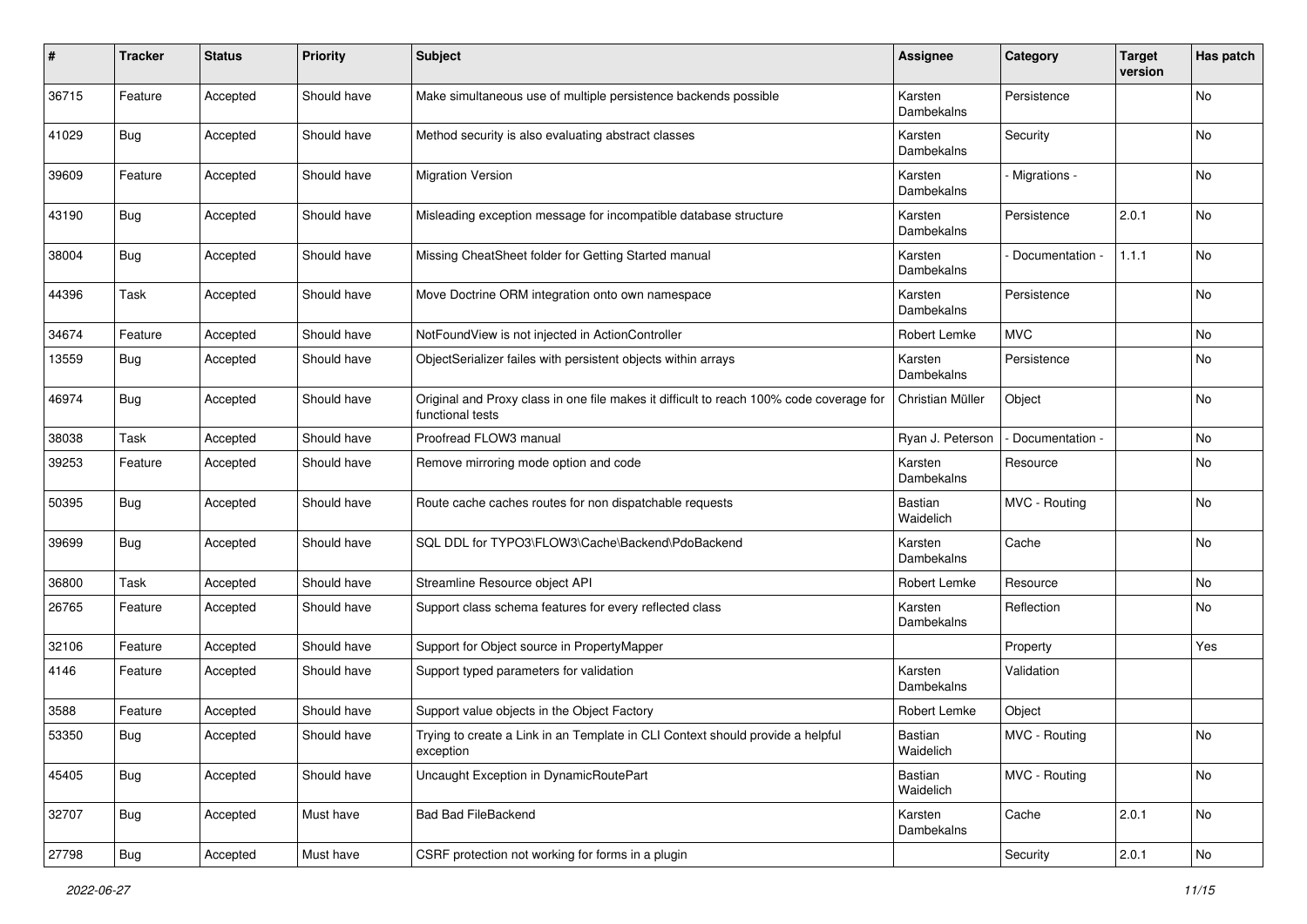| ∦     | <b>Tracker</b> | <b>Status</b>            | <b>Priority</b> | Subject                                                                                                              | <b>Assignee</b>       | Category    | <b>Target</b><br>version | Has patch |
|-------|----------------|--------------------------|-----------------|----------------------------------------------------------------------------------------------------------------------|-----------------------|-------------|--------------------------|-----------|
| 37212 | Feature        | Accepted                 | Must have       | Edge Side Includes (ESI)                                                                                             | Robert Lemke          | Http        |                          | <b>No</b> |
| 33024 | <b>Bug</b>     | Accepted                 | Must have       | Exception when validating a float in a Model with the Number validator                                               | Karsten<br>Dambekalns | 118n        |                          | No        |
| 32425 | <b>Bug</b>     | Accepted                 | Must have       | IpAddressRange methods not completly implemented                                                                     | Karsten<br>Dambekalns | Security    |                          | Yes       |
| 40555 | Feature        | Accepted                 | Must have       | Missing command arguments parameter in Core\Booting\Scripts::executeCommand()                                        | Karsten<br>Dambekalns | Core        |                          | Yes       |
| 47331 | Bug            | Accepted                 | Must have       | ObjectManager shutdown with Dependency Injection Proxy causes fatal errors                                           |                       | Object      | 2.0.1                    | <b>No</b> |
| 34879 | <b>Bug</b>     | Accepted                 | Must have       | Proxied object is not update()able                                                                                   | Karsten<br>Dambekalns | Persistence |                          | No        |
| 44314 | Task           | Accepted                 | Must have       | slightly file permissions for /Configuration/* and /Data/Persistent/EncryptionKey                                    | Karsten<br>Dambekalns | Security    |                          | No        |
| 45253 | Task           | Accepted                 | Must have       | Throw exception in PointcutMethodNameFilter if given method's argument does not<br>match the actual method signature | Christian Müller      | Security    |                          | No        |
| 3305  | Feature        | Accepted                 | Must have       | Unmodified objects retrieved from a repository should not be validated in the<br>controller                          | Robert Lemke          | <b>MVC</b>  |                          | No        |
| 32873 | <b>Bug</b>     | Accepted                 | Must have       | Value changes for logged in account are not persisted due to session serialization                                   | Karsten<br>Dambekalns |             |                          | No        |
| 40418 | Feature        | <b>Needs</b><br>Feedback | Could have      | Add an option to flow3:cache:flush thats keeps user sessions active                                                  |                       | Session     |                          | <b>No</b> |
| 45851 | Feature        | Needs<br>Feedback        | Could have      | Allow referencing environment variables in Settings yaml                                                             | Adrian Föder          |             |                          | No        |
| 47339 | Feature        | Needs<br>Feedback        | Could have      | Allow RequestHandlers to get the current Request injected                                                            | Alexander Berl        | Http        |                          | <b>No</b> |
| 31484 | Feature        | Needs<br>Feedback        | Could have      | possibility to modify inner workings of proxy class builder                                                          |                       |             |                          | No        |
| 29387 | Feature        | <b>Needs</b><br>Feedback | Should have     | A token with wrong credentials should throw an exception                                                             | Andreas Förthner      | Security    |                          |           |
| 28319 | <b>Bug</b>     | <b>Needs</b><br>Feedback | Should have     | Access denied will be logged at the wrong location in nested calls                                                   |                       | Security    |                          | <b>No</b> |
| 43082 | Feature        | Needs<br>Feedback        | Should have     | Add CLI support for scaffolding models, views, controller                                                            |                       |             |                          | No        |
| 26943 | Feature        | Needs<br>Feedback        | Should have     | Add i18n support to domain models                                                                                    | Karsten<br>Dambekalns | 118n        |                          | No        |
| 3312  | Feature        | Needs<br>Feedback        | Should have     | Allow for easy logging by annotations                                                                                | Robert Lemke          | Log         |                          |           |
| 50080 | <b>Bug</b>     | <b>Needs</b><br>Feedback | Should have     | Broken concept for CLI/Web separation                                                                                | Karsten<br>Dambekalns | Core        |                          | <b>No</b> |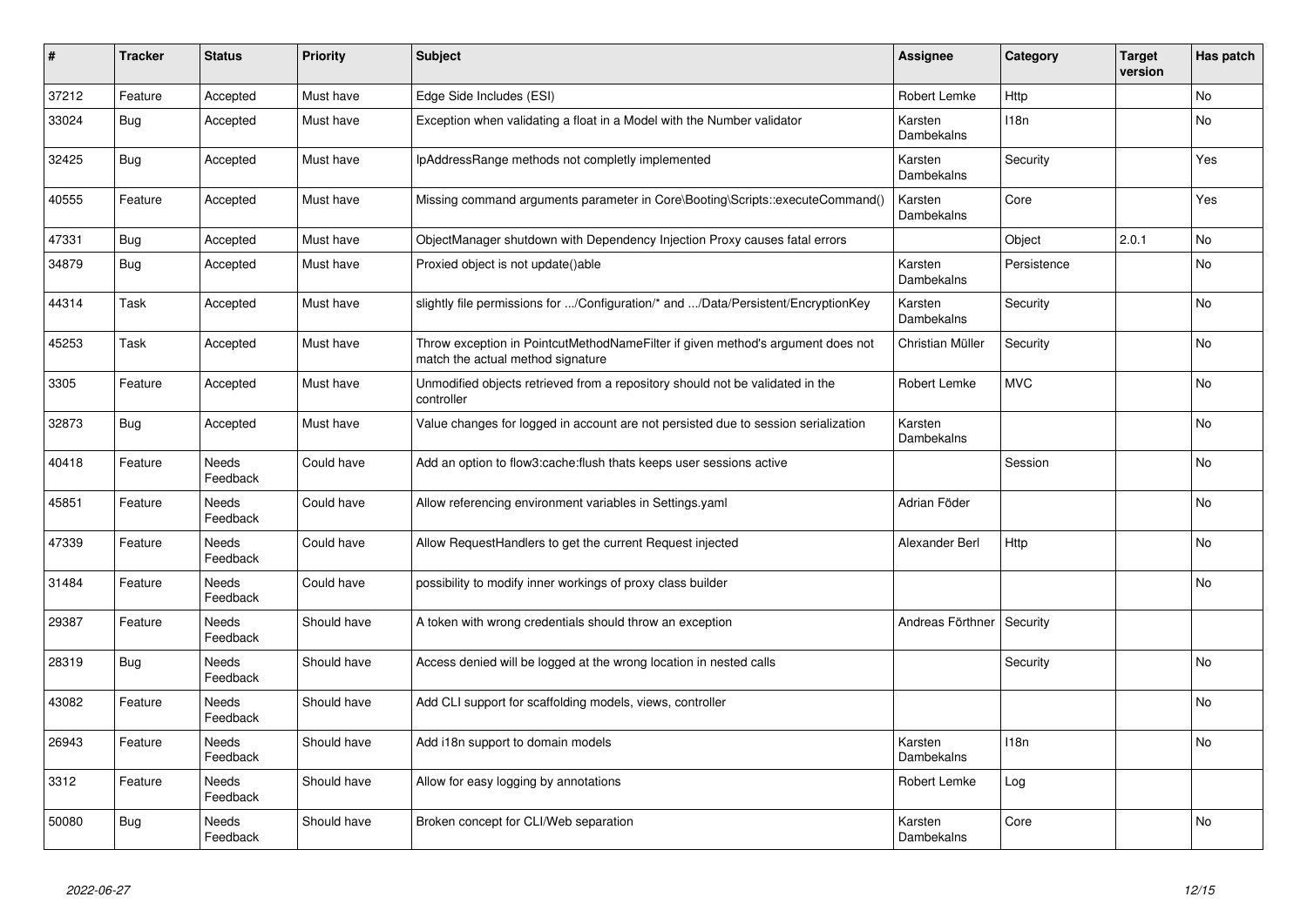| #     | <b>Tracker</b> | <b>Status</b>            | <b>Priority</b> | <b>Subject</b>                                                                                               | <b>Assignee</b>              | Category    | <b>Target</b><br>version | Has patch |
|-------|----------------|--------------------------|-----------------|--------------------------------------------------------------------------------------------------------------|------------------------------|-------------|--------------------------|-----------|
| 28016 | Bug            | <b>Needs</b><br>Feedback | Should have     | Cascade remove of cleared ArrayCollection                                                                    | Karsten<br>Dambekalns        | Persistence |                          | <b>No</b> |
| 30933 | Feature        | Needs<br>Feedback        | Should have     | Check for unique constraints on add()                                                                        | Karsten<br>Dambekalns        | Persistence |                          | No        |
| 41414 | Task           | Needs<br>Feedback        | Should have     | Check packageKey naming / file structure below Packages/Vendor                                               |                              | Package     |                          | <b>No</b> |
| 47236 | Bug            | Needs<br>Feedback        | Should have     | Error at offset 6279 of 6338                                                                                 |                              |             |                          | <b>No</b> |
| 40410 | <b>Bug</b>     | Needs<br>Feedback        | Should have     | Exception when using Apc, Memcached of Redis cache backend for reflection status<br>and object configuration | Karsten<br>Dambekalns        | Cache       |                          | No        |
| 32607 | Feature        | <b>Needs</b><br>Feedback | Should have     | Export localized strings for JS consumption                                                                  | Karsten<br>Dambekalns        | 118n        |                          | <b>No</b> |
| 41533 | <b>Bug</b>     | Needs<br>Feedback        | Should have     | Ignored object-validation in editAction when redirecting back from updateAction                              |                              |             |                          | <b>No</b> |
| 9861  | Feature        | Needs<br>Feedback        | Should have     | Leave logging up and running as long as possible                                                             |                              | Log         |                          | <b>No</b> |
| 48296 | Task           | <b>Needs</b><br>Feedback | Should have     | Missing method in ExceptionHandlerInterface                                                                  |                              |             |                          | <b>No</b> |
| 40824 | <b>Bug</b>     | Needs<br>Feedback        | Should have     | Modified action controller methods not detected properly                                                     | Andreas Förthner             |             |                          | <b>No</b> |
| 37302 | Bug            | Needs<br>Feedback        | Should have     | NumberValidator                                                                                              | Carsten Bleicker             | Validation  |                          | No        |
| 27721 | Bug            | <b>Needs</b><br>Feedback | Should have     | Permissions of uploaded resources not correct                                                                | Karsten<br><b>Dambekalns</b> | Resource    |                          | <b>No</b> |
| 34134 | <b>Bug</b>     | <b>Needs</b><br>Feedback | Should have     | PropertyMapper throws unnecessary exception                                                                  | Christian Müller             | Property    |                          | Yes       |
| 28074 | Feature        | <b>Needs</b><br>Feedback | Should have     | Provide a shell script that installs Phoenix or FLOW3 from git                                               | Markus Bucher                |             |                          | <b>No</b> |
| 29258 | Feature        | Needs<br>Feedback        | Should have     | Provide a way to override classes by environment                                                             |                              |             |                          | <b>No</b> |
| 2817  | Feature        | Needs<br>Feedback        | Should have     | Provide safeguard for preventing multiple submits of a form                                                  |                              | <b>MVC</b>  |                          | <b>No</b> |
| 47858 | Bug            | <b>Needs</b><br>Feedback | Should have     | Remove .htaccess from Composer Installer Essentials                                                          | Christopher<br>Hlubek        | Package     | 2.0.1                    | <b>No</b> |
| 43930 | Task           | <b>Needs</b><br>Feedback | Should have     | Remove canRender() completely?!                                                                              | Sebastian<br>Kurfuerst       |             |                          | No        |
| 42888 | <b>Bug</b>     | Needs<br>Feedback        | Should have     | ResourceManager chokes on non existing files                                                                 |                              | Resource    |                          | No        |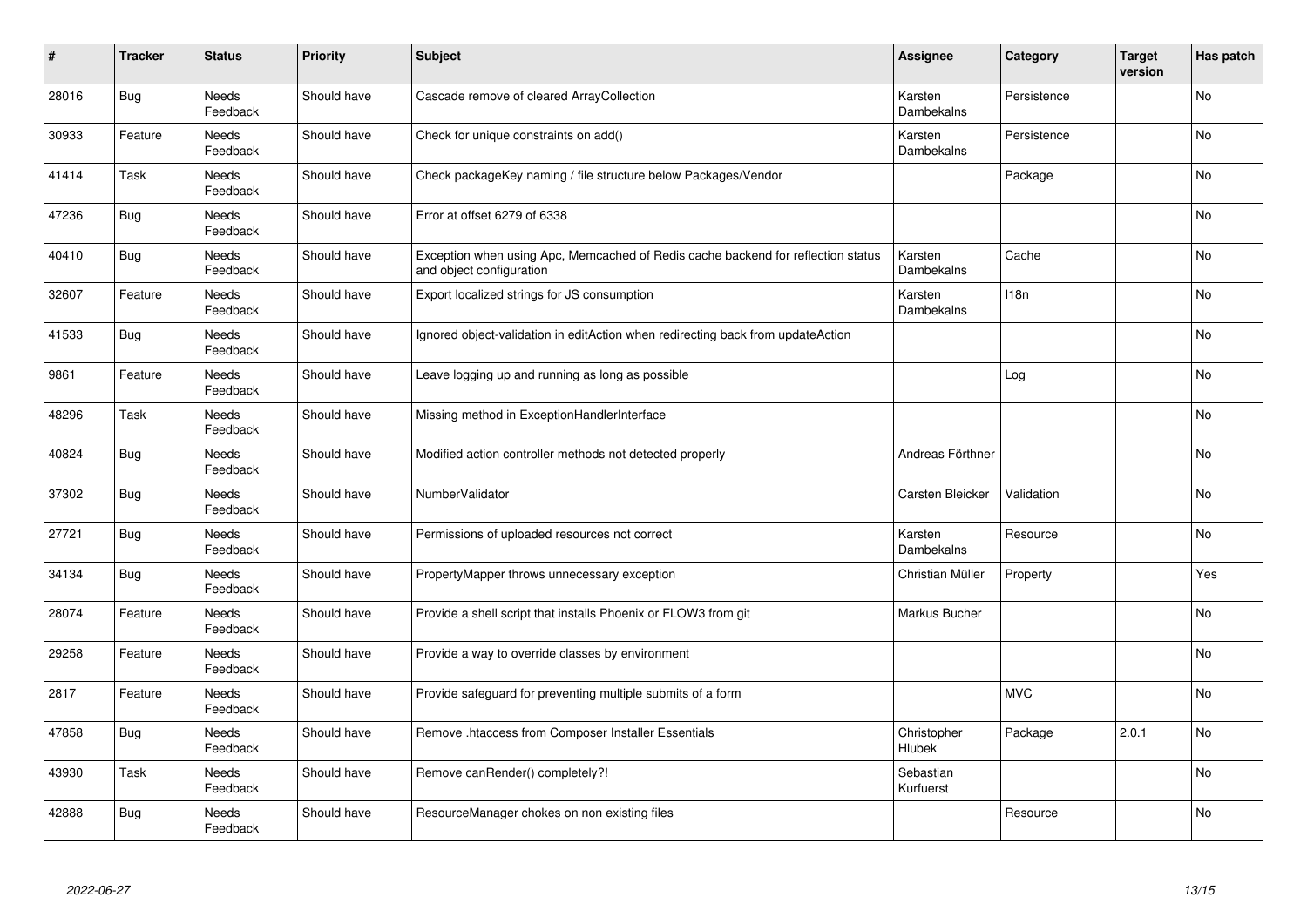| #     | <b>Tracker</b> | <b>Status</b>       | <b>Priority</b> | <b>Subject</b>                                                                                                               | <b>Assignee</b>        | Category         | <b>Target</b><br>version | Has patch |
|-------|----------------|---------------------|-----------------|------------------------------------------------------------------------------------------------------------------------------|------------------------|------------------|--------------------------|-----------|
| 46210 | Bug            | Needs<br>Feedback   | Should have     | securityContext->getParty() in the initializeObject() method of a session-Scope object<br>throws exception on second request |                        | Session          |                          | No        |
| 44203 | <b>Bug</b>     | Needs<br>Feedback   | Should have     | Session implementation is still racy                                                                                         | Robert Lemke           | Session          | 2.0.1                    | No        |
| 38216 | <b>Bug</b>     | Needs<br>Feedback   | Should have     | Static method calls in reflected classes refer to _Original class                                                            |                        |                  |                          | No        |
| 28399 | Feature        | Needs<br>Feedback   | Should have     | Validation message and code should be configurable for bundled validators                                                    |                        | Validation       |                          | No        |
| 27379 | <b>Bug</b>     | Needs<br>Feedback   | Must have       | add check to clear the database at tearDown in testing                                                                       |                        |                  |                          | <b>No</b> |
| 58494 | <b>Bug</b>     | Needs<br>Feedback   | Must have       | Inifinite redirects if index.php presents in URI                                                                             | Bastian<br>Waidelich   | MVC - Routing    |                          | <b>No</b> |
| 11039 | <b>Bug</b>     | Needs<br>Feedback   | Must have       | Static object container injects properties to result of factory object                                                       |                        |                  |                          | <b>No</b> |
| 6601  | Task           | On Hold             | Could have      | Introduce a new roles definition syntax including runtime constraints                                                        | Andreas Förthner       | Security         |                          |           |
| 31339 | Task           | On Hold             | Could have      | Search                                                                                                                       |                        | Documentation -  |                          | <b>No</b> |
| 27322 | Feature        | On Hold             | Should have     | Add support for Appserver-in-PHP, which could result in much faster executions.                                              | Christopher<br>Hlubek  |                  |                          | No        |
| 27088 | Bug            | On Hold             | Should have     | initializeObject() is called too early when reconstructing entities                                                          |                        | Object           |                          | No        |
| 28052 | Feature        | On Hold             | Should have     | Possibility to enable or disable accounts                                                                                    | Julian Kleinhans       | Security         |                          | <b>No</b> |
| 37227 | <b>Bug</b>     | On Hold             | Must have       | securityContext->getParty is not available in widget context                                                                 |                        | Session          |                          | No        |
| 35868 | <b>Bug</b>     | On Hold             | Must have       | Unstable condition in Utility\Environment                                                                                    | Karsten<br>Dambekalns  | Environment      |                          | No        |
| 55793 | Feature        | <b>Under Review</b> | Could have      | Add Support for groupBy                                                                                                      | Kerstin<br>Huppenbauer | Persistence      |                          | No        |
| 49025 | Task           | <b>Under Review</b> | Could have      | Dynamic locale detection / determination                                                                                     | Adrian Föder           | 118 <sub>n</sub> | 2.1                      | <b>No</b> |
| 8923  | Task           | <b>Under Review</b> | Could have      | Provide a Nginx Server Configuration for FLOW3                                                                               | Christian Müller       | Documentation -  | 1.1.1                    | No        |
| 59672 | Feature        | <b>Under Review</b> | Should have     | Add support for Doctrine 2.5 embeddables                                                                                     | Alexander Berl         | Persistence      |                          | No        |
| 42550 | Task           | Under Review        | Should have     | Add top-level .htaccess to block everything but Web                                                                          | Karsten<br>Dambekalns  |                  |                          | No        |
| 59442 | <b>Bug</b>     | <b>Under Review</b> | Should have     | Composite primary keys including foreign entity don't work                                                                   |                        | Persistence      |                          | No        |
| 29972 | Feature        | <b>Under Review</b> | Should have     | Configurable Redirects                                                                                                       | <b>Tim Kandel</b>      | MVC - Routing    |                          | No        |
| 46425 | Task           | <b>Under Review</b> | Should have     | DI proxy classes use raw reflection instead of RelfectionService                                                             | Christian Müller       | Core             | 2.0.1                    | No        |
| 35030 | Feature        | <b>Under Review</b> | Should have     | Dynamic locale detection                                                                                                     | Karsten<br>Dambekalns  | 118n             |                          | No        |
| 55306 | <b>Bug</b>     | <b>Under Review</b> | Should have     | Filenames should not exceed 255 characters                                                                                   | Christian Müller       |                  |                          | No        |
| 59366 | <b>Bug</b>     | <b>Under Review</b> | Should have     | fix* lifecycle callbacks should not be registered for unproxied entities                                                     |                        | Persistence      |                          | No        |